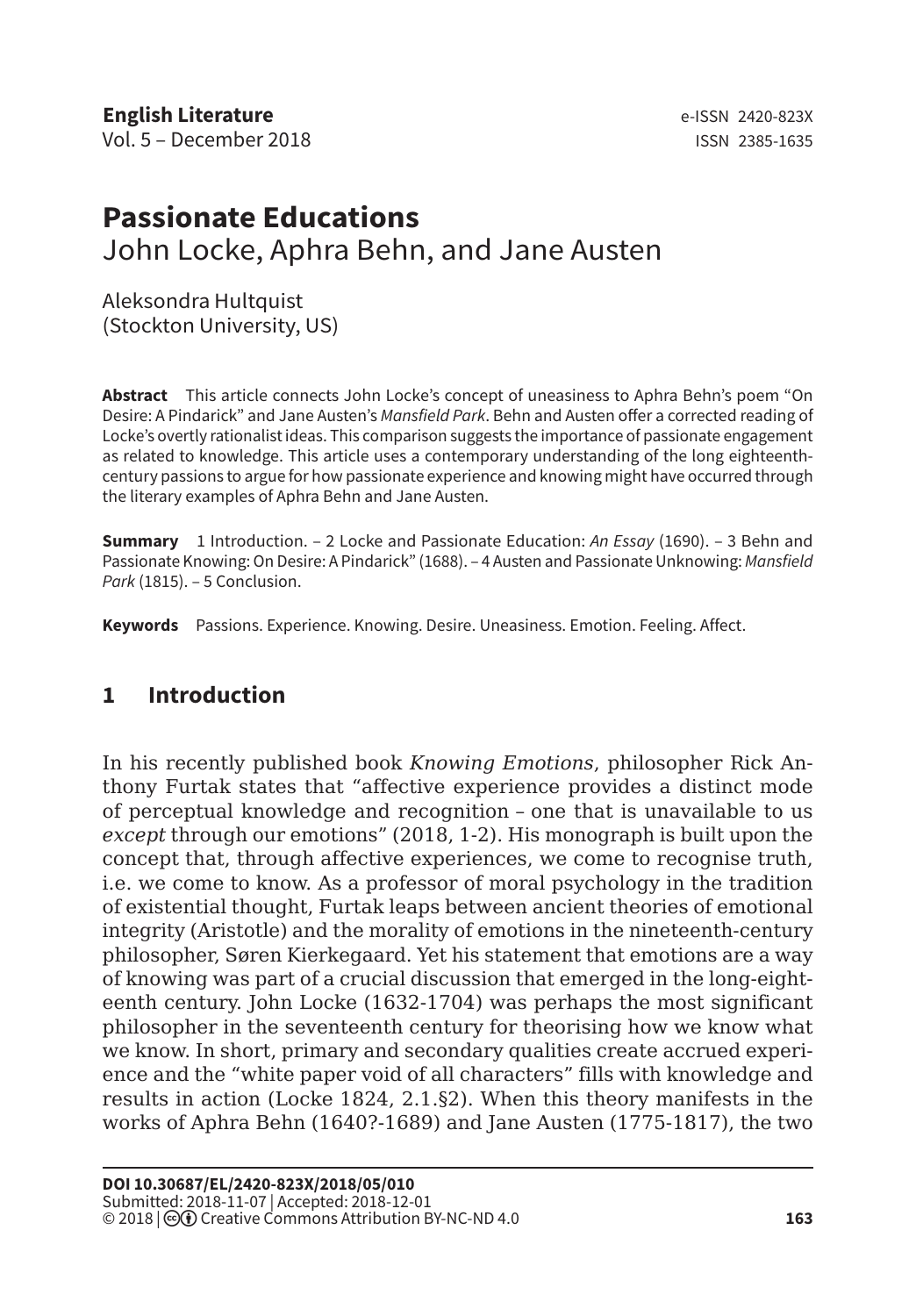writers emphasise that experience cannot be divorced from affect: a mind feels as much as it perceives. In other words, affective experience creates a distinct way of knowing; the passions provide the potential for an education. The truth of any resultant action, Furtak's "perceptual knowledge and recognition" (2018, 1-2) is in the knowing. What Behn and Austen point out is that a passionate education does not always manifest in right action if it is ignored.

The passions were the system of emotional, physical, and moral wellbeing that explained how people respond to outward phenomena. Rather than a simple analogy to our current understanding of feelings or affect, the passions encompassed all of these concepts, and also described any kind of feeling, whether it was strictly emotional or not. One could feel the passion of joy or hunger. One could experience hate or curiosity. All of these were operations of the passions. At the turn of the seventeenth century in Britain, the passions were undergoing a change. They were moving from the body to the mind; from public to private. Slowly, and with digressions, the passions were becoming personal: they were becoming emotions (see Elster 1999; Gross 2006; Rorty 1982). Nevertheless, when scholars try to articulate feeling in the eighteenth century, as critics we are more likely to turn to the unhistorical vocabulary of emotions or affects. This article uses a contemporary understanding of the long eighteenth-century passions to argue for how passionate experience and knowing might have occurred through the literary examples of John Locke, Aphra Behn, and Jane Austen. When I use the terms 'passions' or 'passionate' I am referring to this system of feeling rather than the emotion of sexual longing; my terminology alternates between emotions, feelings, and sometimes affect to denote internal feeling.

There have been few sustained inquiries into the connections between Locke and Behn or Locke and Austen or Behn and Austen, and none of all three in conversation. This is curious because all three were interested in how the accrual of passionate experience was a method of education – of knowing more than one did previous to the passionate experience. It is important to examine Locke, Behn, and Austen as they mark the beginning and end point of the change from passions to emotions. Despite that transformation they are all grounded in similar ideas, which ideas are very different from our own concepts of emotion. It is important to compare them precisely because they are nearly one hundred fifty years apart: Behn may have drunk the philosophy that was in the air in the 1680s; Austen did so after digesting Locke, whose theories were popularized from *The Spectator* through *Rasselas*. In the end, I think all would agree that knowledge and ethics benefit from passionate learning, and there are detriments to ignoring feelings which prevent knowing and right action.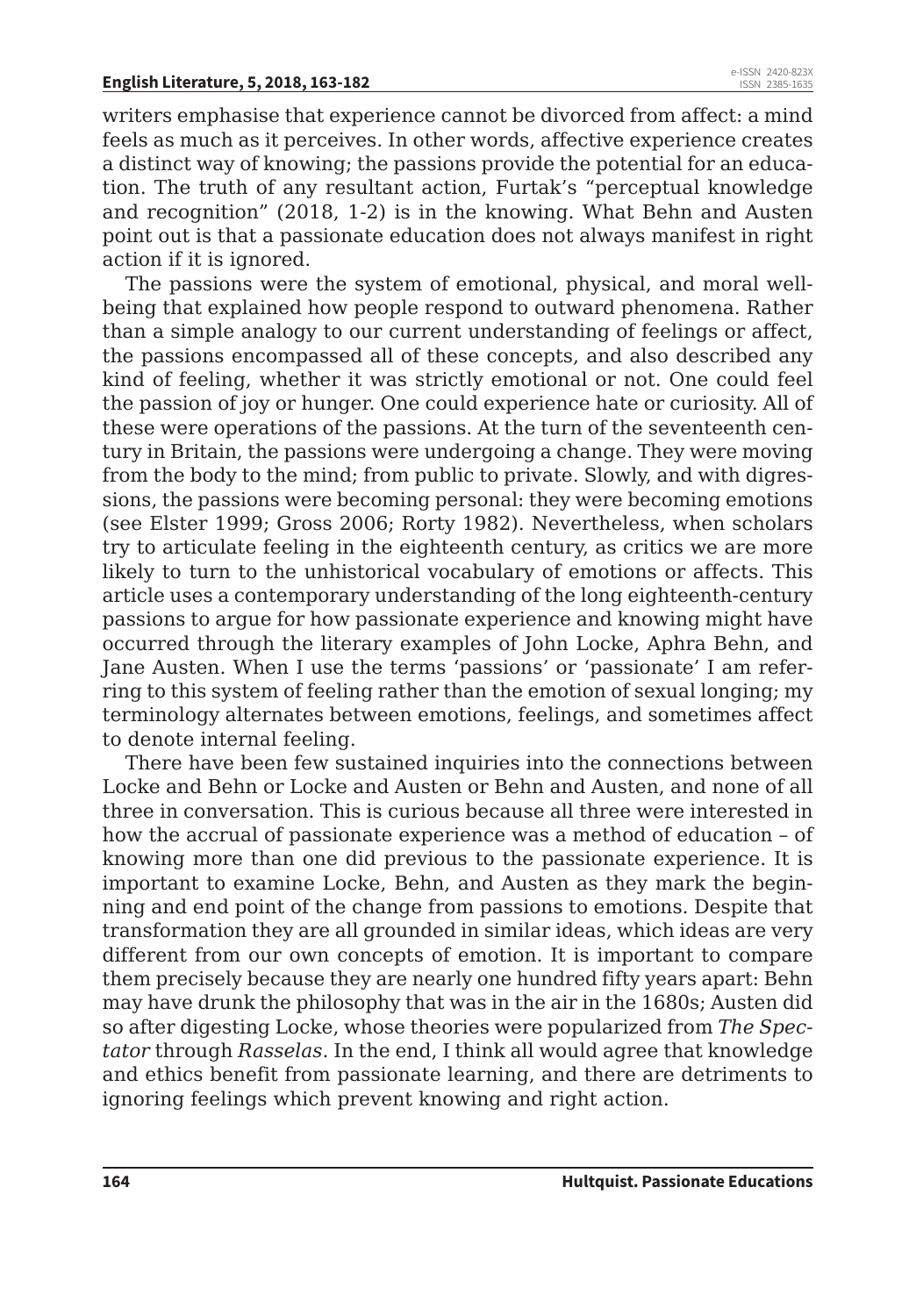#### **2 Locke and Passionate Education:** *An Essay* **(1690)**

As early modern philosophers go, John Locke does not immediately come to mind when theorising the passions – we are more likely to consider René Descartes or David Hume first. However, there has been critical energy between Locke's theories and the passions in eighteenth-century literary criticism. For instance, Joeseph Drury, Jonathan Kramnick, Helen Thompson, and Rebecca Tierney-Hynes are interested in the ways in which novelists and Locke can be used to understand one another in terms of action, will, and to a lesser extent, passionate language. But these theories relate predominantly to divesting the characters of their emotions and instead focusing on the importance of ideas and tacit consent (Drury 2008-09; Kramnick 2010; Thompson 2005; Teirney-Hynes 2012). All of these scholars focus on Lockean 'ideas' to articulate eighteenth-century subjectivities as opposed to formations of the passions. My addition to their work is that a contemporary view of the emotions helps us to better consider the ways in which Behn and Austen were representing the passions and their educational value, that experience gives rise to knowing.

To say that Locke was concerned with how we know what we feel, or how we learned about our emotions would be to wilfully misinterpret *An Essay Concerning Human Understanding* (1689-90) (henceforth *An Essay*).**<sup>1</sup>** While Locke is not a theorizer of the passions *per se*, he does dedicate part of *An Essay* to how the passions give rise to experience. Primarily, critics have discussed this causation in terms of action – that Locke 'moved' the passions from passive/bodily to active/mindful. The relocation of the passions into the mind means that they are no longer unthinking and automatic, no longer subject to public/group/social stimuli and shared experience. Passions become active, something that the mind works upon or actively stimulates, and so get reassigned a position in the bodily economy as being subject to the will.**<sup>2</sup>** Nancy Armstrong and Leonard Tennenhouse for instance argue that Locke enabled a vocabulary for the passions, and opened a category that not only gave rise to a debate about the rational operations of the mind, but also encouraged a sustained discussion of what we now call emotions (Armstrong, Tennenhouse 2006, 131). They note how

Locke conspicuously removes the passions from the body and relocates their source in the ideas of pleasure and pain that we formulate on the basis of our sensations. (137)

- **1** *An Essay* contains the title page date of 1690, but was published in 1689.
- **2** For discussion on the relationship between passions and actions, please see James 1997.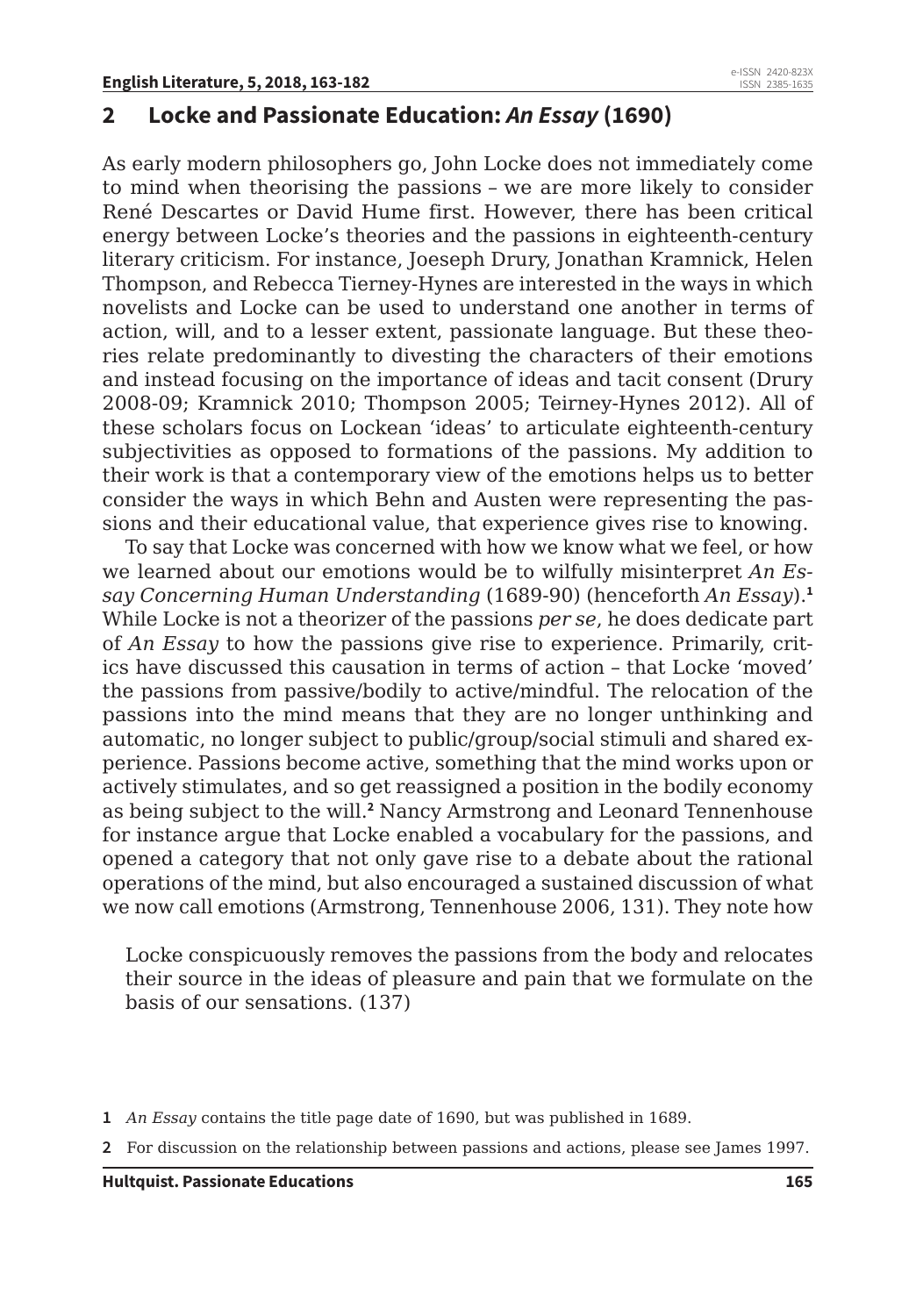Consequently, when Locke enables the passions to become an aspect of the will, they shift to how the mind translates the experience of pleasure or pain. More recently, Joel Sodano added that the passions' move from the body to the mind is subtler. Locke moves the passions from the body (where there is a bodily disease) to the mind, where it becomes uneasiness:

when Locke introduces a metaphorical 'uneasiness' to replace 'disease' as the fundamental component of emotional experience, the tension between passivity and activity still remains even as the balance of power shifts to the active processes of rational thought. (Sodano 2017, 452)

According to Sodano, what is active or passive about the passions is never quite resolved, even as the mind becomes the centre of the emotions, even as passionate dis-ease becomes passionate un-ease. All three critics acknowledge Locke's contributions to how the experience of feeling spurs knowing.

Chapter XX "Of Modes of Pleasure and Pain", in Book II "Of Ideas," is a small section of Locke's *Essay*, but crucial in thinking about the relationship between Locke, Behn, Austen, and the conversation of the passions. For Locke, our passions can be either positive or negative depending on how they provide pleasure or pain. Additionally, Locke claims that

pleasure or pain, delight or trouble [...are] simple ideas, [and] cannot be described, nor their names defined; the way of knowing them is, as of the simple ideas of the senses, only by experience. (Locke 1824, 2.20.§1)

As in his epistemology of ideas, he maintains that only through accrued sensation can we know what we feel, and only through experience can knowing occur. Like ideas, then, pleasure and pain (the main categories under which all passions fall) can only be known through the accumulation of passionate experience, because "[p]leasure and pain, and that which causes them, good and evil, are the hinges on which our passions turn" (2.20.§3). Moreover, Locke says that "[t]he uneasiness a man finds in himself upon the absence of any thing, whose present enjoyment carries the idea of delight with it, is that we call desire" (2.20.§6). The passion of desire is marked by dis-ease, or uneasiness, and Locke claims "the chief, if not only spur to human industry and action, is uneasiness" (2.20.§6) – we feel, therefore we act.

Jonathan Kramnick has explained this in terms of action: "In order to do something, Locke argues, one must not only have a desire to achieve some end, one must feel uneasy in the absence of this end"; Locke emphasises "the experience with which [actions] are accompanied" (Kramnick 2010,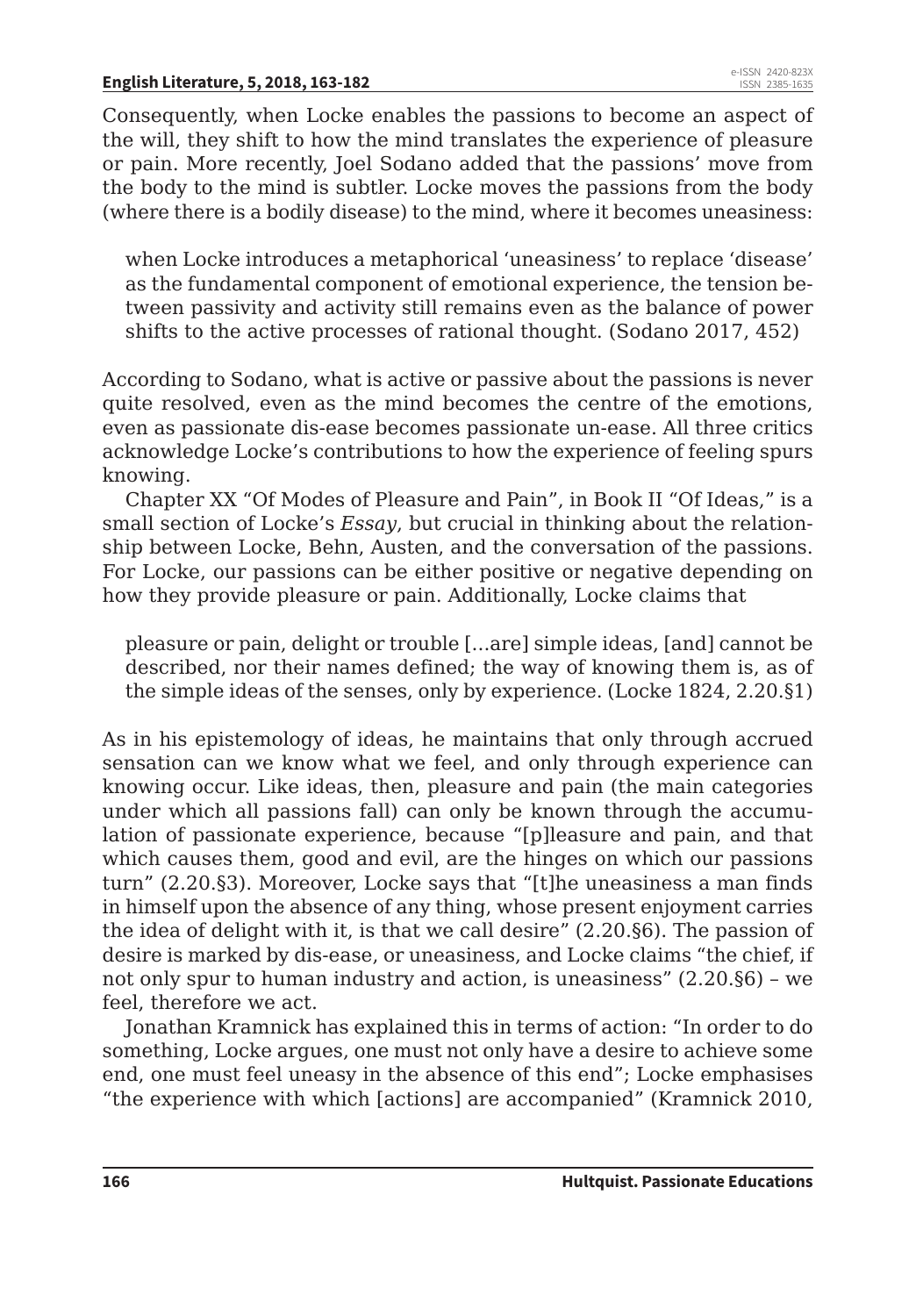141).**<sup>3</sup>** Action therefore comes from experience, or knowing, and that knowing arises when the passions are not at ease: we feel, we know, we act to resolve unease. I posit that the special kind of knowledge that comes from this process is emotional understanding, what in current parlance is known as emotional intelligence. The slow accumulation of passionate understanding and the uneasiness of feeling then lead to knowledge – the actions that result from that knowledge, however, are contested in Behn and Austen. This process is passionate education and it recurs in the writing of the long eighteenth century.

#### **3 Behn and Passionate Knowing: "On Desire: A Pindarick" (1688)**

Behn and Locke were contemporaries on opposing sides of the political spectrum in the 1680s. Private secretary to Anthony Ashley Cooper, 1st Earl of Shaftesbury, tutor to the 3rd Earl of Shaftesbury, and fellow traveller on the ship that brought William and Mary from the Netherlands to London in the wake of the Glorious Revolution (1688), Locke was firmly (and visibly) in the Whig camp. Behn was deeply loyal to the Stuarts and is nearly always connected with a Stuart-Tory mindset; her dedications are written to Jacobite nobles and her Pindaric odes on the Stuarts are profuse (see Todd 1996; Spencer 2000; and Markley 1988). Behn's and Locke's writing temporally coincided. Behn's *Love-Letters Between a Nobleman and His Sister* (1684-1687) reimagine Monmouth's rebellion, which many believed Shaftesbury to have orchestrated; Locke fled to Holland with Shaftesbury shortly after. *Lycidas*, the collection of poetry in which "On Desire: A Pindarick" (hereafter "On Desire") was published, and *An Essay* were published one year apart: 1688 and 1689, respectively. *An Essay* had been in draft form for many years before its publication, and it is likely that "On Desire" had as well.**<sup>4</sup>** However, both Locke and Behn share an even deeper, and insufficiently appreciated symmetry in the way that they theorise desire: what it is and how it accrues and thus, how experience is necessary to the passions, especially in terms of passionate knowing.

The experience of Locke's uneasiness is extended in Behn – those who have not experienced desire are devoid of passionate knowing, in Behn's eyes. For her, as well as for Locke, the accrual of the simple experiences

**<sup>3</sup>** According to Kramnick, the latter concept is prevalent in the second edition of *An Essay*  (1694), written after extensive correspondence with the Irish philosopher William Molyneux.

**<sup>4</sup>** Todd notes that "On Desire" was a very different kind of poem than the rest in *Lycidas*  (1996, 397); I believe it is similar in theme and heightened passions to the 1684 *Poems Upon Several Occasions*, and that it may have been in draft form prior to 1684.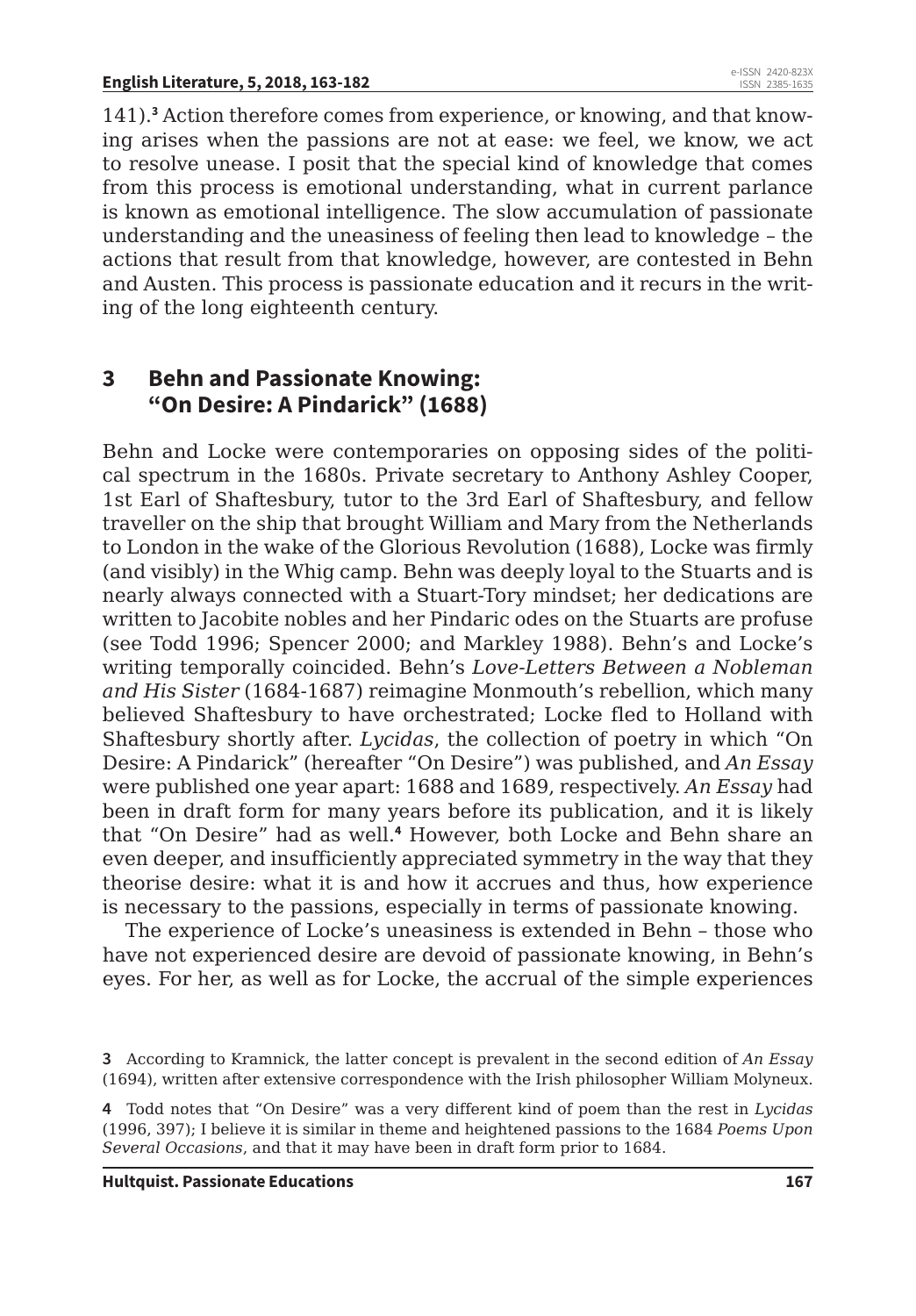creates complex ideas, generates the passions, and thus enables knowing. For Locke, these are necessarily and easily cordoned off in terms of good and evil. But Behn is wiser about how knowledge actually works, that the uneasiness created by desire is precisely what is needed to actually experience and learn. For Locke, the uneasiness that creates desire is important because that lack of equilibrium makes one act to restore balance. For Behn, the actions create desire which in turn creates knowledge; desire causes knowing rather than being a spur to action. Thus, the paradoxical nature of desire is both what makes it delightful and an impetus for experience.

She investigates this paradox in "On Desire", which certainly encapsulates the notion of uneasiness, both dis-ease and disease-as-desire is a plague for Behn. The difference is that for Behn the accrual of the simple ideas that create experience is greater than Locke's uneasiness; it is a form of emotional knowing. She paints the creation of desire as paradoxical pleasure and pain, as in Locke. But for Behn the coexistence of both creates a pleasurably painful experience – there is no action to be taken, only information to be known. The uneasiness of the speaker demonstrates the delightful torture of desire and similar depictions that are extremities of uneasiness. Behn's uneasiness is a form of the passions that cannot spur on action – or rather it is a state on which to reflect. Behn's uneasiness results in frustration, for sure, but also encourages a contemplation on what that dis-ease can mean and what can be learned from it. The difference between Behn and Locke, then, is that, for the latter, the unease of desire is a temporary inessential mental state that, when it appears, works to stimulate action to remove that unease and return to a settled mental state. However, for Behn desire is fundamental. The passions figure in all experience and learning, and, when one is dis-eased by the passion of desire, this does not easily lead to an action that relieves it. Instead it creates a space of intense reflection, or passionate experience.

The poem holds a strange place in Behn's oeuvre, itself a seemingly disparate collection of plays, poems, fiction, letters, and translations. This irregular Pindaric follows the interior musings of a speaker who is caught in the web of desire and is trying to understand what has happened to her. She remembers that she never felt desire before, even when the object of that desire was worth desiring. She tries to understand what provoked the change and discovers that it is not so much the object of her love, Lysander, that she desires, but rather the experience of desire itself. As "On Desire" is not a pastoral (indeed the metaphors are particularly courtly), nor political (the subject matter is decidedly on love), it has slipped through the critical cracks of poetic analytical scholarship of her work. While much has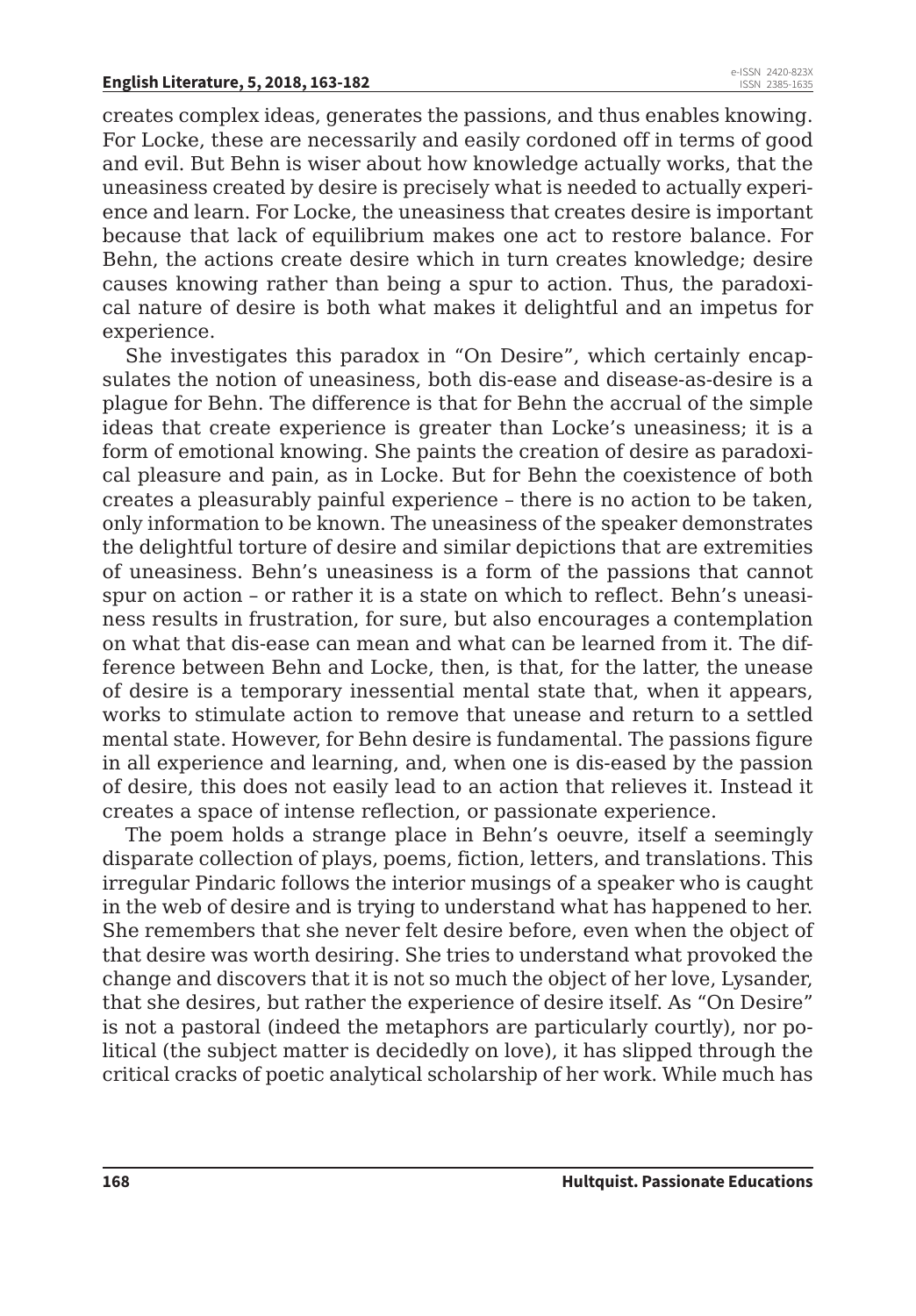been said about her political poetry**<sup>5</sup>** and while her pastoral tradition has been appropriately addressed (see Gardiner 1993; Markley, Rothenberg 1993; Munns 2006), "On Desire" does not entirely belong to either of these analytical categories, and may be the reason that it is rarely published upon.**<sup>6</sup>** Because of this dearth of critical discourse, I would place the poem in the Pindaric tradition of the seventeenth century, which demonstrates how the paradoxical nature of the form is the perfect vehicle for the passion of uneasiness that leads to knowing.

The Pindaric style, imitated throughout the early modern period in England and Europe, maintained the stricter form of the ancient Pindaric, based upon the tri-part structure of a Greek chorus (strophe, antistrophe, epode). It was a celebratory communal form and used specifically for expressing high-wrought emotion. By the seventeenth century the Pindaric ode was still a genre of public encomium, but the form underwent a shift with the publication of Abraham Cowley's *Pindarique Odes* (1656). Cowley is generally thought responsible for creating and popularising the irregular ode, what Christopher Loar has referred to as the neo-Pindaric, which became the standard in public poetry through the mid-eighteenth century (2015, 128).**<sup>7</sup>** Joshua Scodel has said that the Pindaric ode was "the major later-seventeenth-century innovation in English lyric poetry" (Scodel 2001, 183). The most central interpretation of the neo-Pindaric, and particularly John Dryden's and Behn's odes, was that they were a vehicle for political propaganda that encode both acquiescence to, and criticism of, its subject, a kind of writing known for "grandiloquent obscurity, which makes interpretation difficult and licenses ambiguity" (Scodel, 2001, 184). Recent criticism also notes the satiric and paradoxical forms of the neo-Pindaric, especially in Behn's writing. Stella P. Revard, for instance, argues that Behn uses sexual politics ironically in her Pindarics when it serves her purposes. When asked to write a Pindaric ode by Burnet on the ascension of William III, as loyal Jacobite she would not comply, but as an English subject she could not refuse:

So she overpraises Burnet and underpraises herself as a poor weak female, thus neatly sidestepping Burnet's request and exposing his less than honorable purpose. (Revard 1997, 237)

**5** See especially Revard (2009, chapters 4 and 5). See also, Zook who argues that Behn's poetry "is particularly useful at illuminating her political vision" (Zook 2006, 48).

**6** Todd (1996, xxx) refers to it as one of many of Behn's competent, energetic works of the first order, and notes that its topic of fiery illness was an outlier from the rest of the poems in *Lycidas*, which tend toward playful friendliness (1996, 397).

**7** The introduction of the neo-Pindaric grieved Congreve (1706), who claimed in *A Discourse on the Pindarique Ode* that the worst of these odes are "*the most confus'd Structures in Nature*" (italics in the original).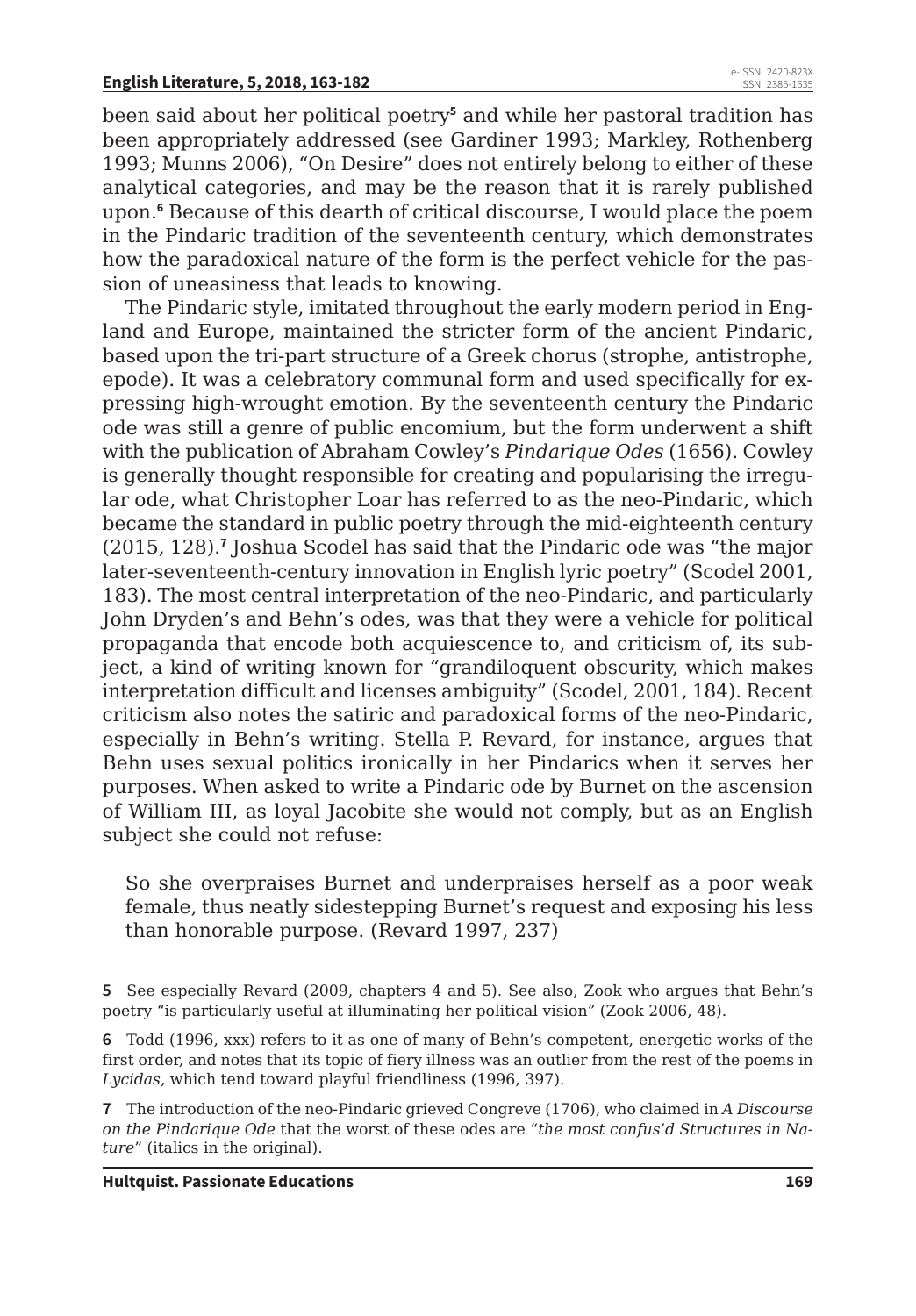For many Restoration writers, when the neo-Pindaric praises, it performs a sleight of hand. Revard and Loar demonstrate how the genre employs ironic modes that both compliment and take away the compliment at the same time, thus finding space between the "real and ideal" (Loar 2015, 130).

That Behn's description of desire takes place within the Pindaric form is a bit of a mystery until these ironic and paradoxical structures are understood. While the 'public' Pindaric ode was generally comprehended in contrast to the more personal Horatian ode, Revard notes that

the Pindaric ode was perceived as a heterogeneous medium, a poetic catch-all which could be used to address persons great and small and which was equally adaptable for subjects high and low. (Revard 2009, 257)

Behn's deliberate titling of her ode as a 'Pindarick' emphasises a universal recognition of desire. It is a subject that could be high or low, personal or public. In other words, the title makes desire a public subject through neo-Pindaric constructions. "On Desire" makes use of the structure to overtly praise and to avert praise, so the addressee is personal and abstract, desire is real and ideal, and the irregularity and paradoxical praise of the form emphasise the uneasy aspects of experiencing desire.

The poem opens in this oxymoronic form, immediately addressing desire as a "new-found pain" (l. 1) and expressing it as an "inchanting" "infection" (ll. 3, 2) that contaminates the speaker's "unguarded Heart" (l. 8). The poem continues in the same way, praising desire in the high-wrought emotional form that is so fundamental in the Pindaric encomium. As the poem goes on, it demonstrates how the experience of the passion of love is the basis for knowing. First, the speaker explains the extent of the dominion that desire has over her heart in terms of how much it has taught her – she figures herself as the best experiencer of desire; she is more knowing than those who simply pretend to understand what desire is.

The poem addresses a personified Desire, and the speaker chastises him**<sup>8</sup>** for being impetuous, for causing her uneasiness. He will not come when called and he will not come when the opportunity best presents itself:

Where wert thou, oh, malicious spright, When shining Honour did invite? When interest call'd, then thou wert shy, Nor to my aid one kind propension brought,

**8** I gender desire here as male because Behn connects the personified desire with Lysander, a typically masculine pastoral name. But it is important to acknowledge that, for Behn, love and desire are fluid, not bound by heterosexual boundaries. *Lycidas* is filled with poems praising female cabals, for instance.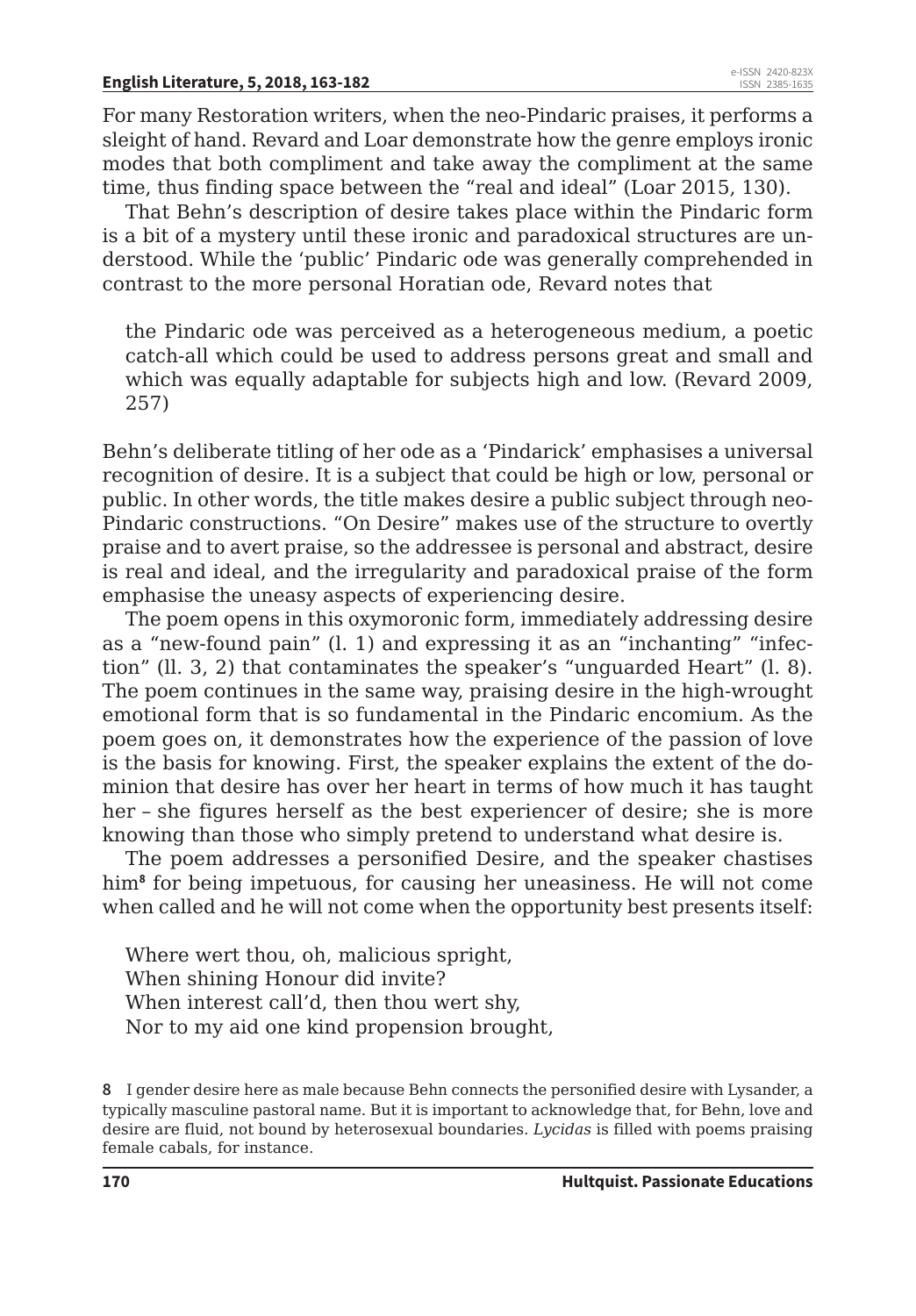Nor wou'd'st inspire one tender thought, When Princes at my feet did lye. (ll. 24-9)

Desire is not present when an object worthy of the speaker's desire appears, such as when the beloved is honorable, rich, or high-ranked. The sleight of hand demonstrates desire as welcome as well as impetuous, unforgiving, and dishonorable. The speaker then points out that neither will desire come when the object is young, powerful, well-spoken, nor beautiful. Her engagement in trying to understand desire forces the speaker to better know what she feels and what she thinks.

The most important lesson that the speaker comes to know through her conflicted feelings is that she is in love *with Desire* rather than the man who inspires her desire:

Yes, yes, tormenter, I have found thee now; And found to whom thou dost thy being owe, 'Tis thou the blushes dost impart, For thee this languishment I wear, 'Tis thou that tremblest in my heart When the dear Shepherd do's appear. (ll. 67-72)

In these lines, Behn demonstrates her knowing through her feelings; that is, her experience of uneasiness at the dear shepherd's (Lysander's) arrival. Desire itself trembles in her heart, but the object of desire is less important than the all-encompassing experience of it: desire, now internalised, torments her, makes her blush, languish, and tremble. In other words, the fact of knowing desire is more significant than the object of desire. And her description of the experience of desire is described as internal suffering set off by the dear Lysander, but experienced in the speaker's body as the lover itself:

I faint, I dye with pleasing pain, My words intruding sighing break When e're I touch the charming swain When e're I gaze, when er'e I speak. (ll. 73-6)

Ecstatic, erotic pain is caused by the physical effects of desire, rather than by Lysander. Her experience of desire is tactile as well as internally moving. The passion floods, invades, and makes her physically burn with discomfort, a discomfort so intense that she cannot understand how those who claim to have known love can conceal their experience.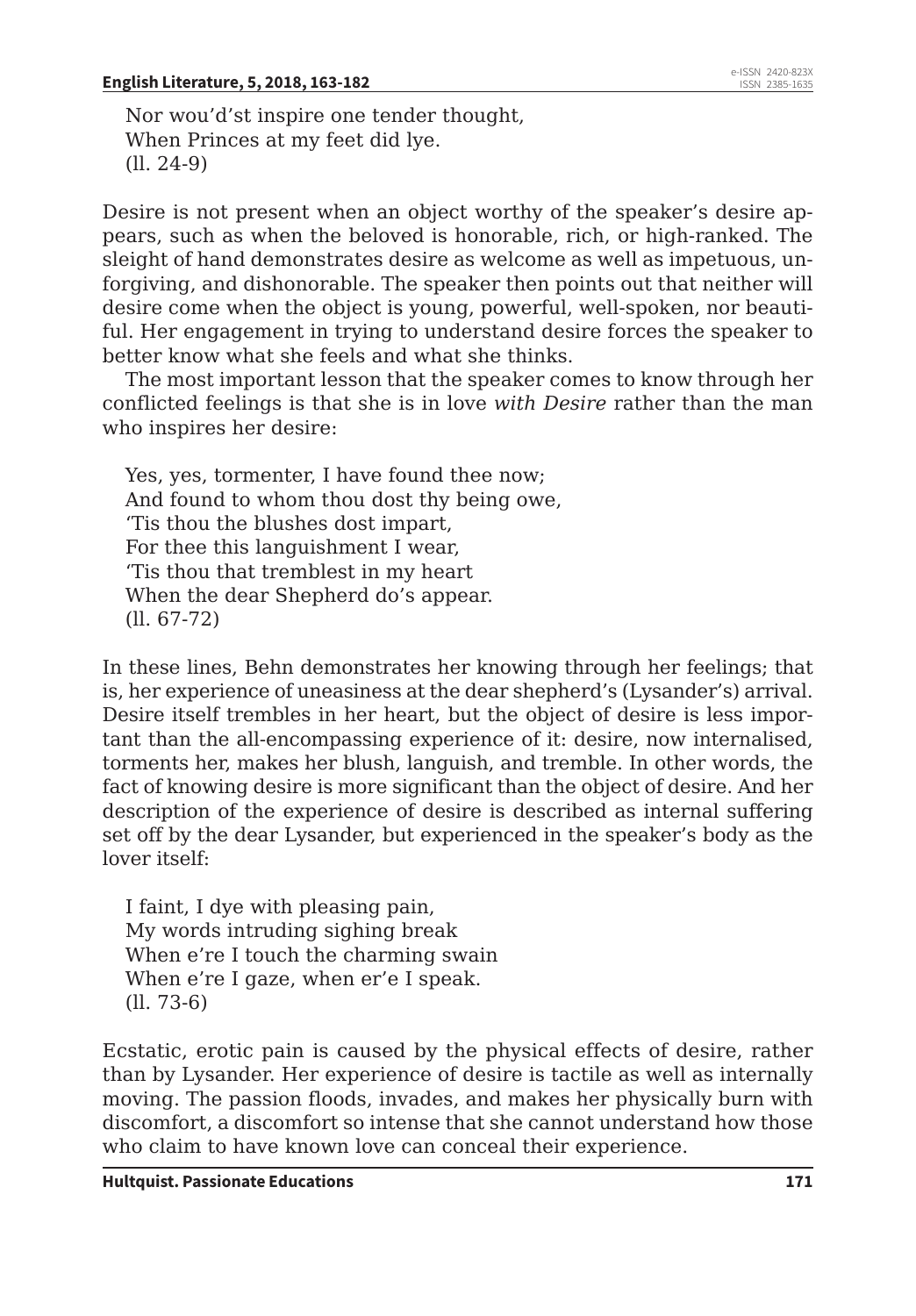Like Locke, then, Behn's discourse of the passions results in uneasiness, though her description points to something far more intense that mere unease: it is a welcome plague, a pleasing pain, a wanted torture. The experience of a passion (here desire) is painful, as Locke would say. But it does not function as a kind of temporary or inessential emotional response that must be resolved by action. Instead, the passionate experience that generates desire is a prompt for more passionate experience, more learning. In this case it comes from a second-order experience of reflecting on the passion itself and coming to know more about the passion and the real-world experience that generated the passion. So there is knowledge gained about the nature of desire as passion, as well as knowledge about what is and is not Lysander's role. By these lights, desire is a welcome plague because it generates a deeper knowledge as well as a richer, more passionate experience.

Physical descriptions of the consuming nature of desire are explained as a disease, arising from the dis-ease of her soul, causing "burning feaverish fits" (l. 86), a "fierce Calenture [to] remove" (l. 88). The calenture is a purposeful choice that connects physical passion and illness. Originally it was a disease that sailors got, which made them burn with fever, see mirages of land on the sea, and then drown themselves when they attempted to walk on the non-existent land. Eventually, it came to refer to the physical effects of any hallucinatory illness; to remove a calenture was to end burning, fever, and glowing heat. Finally, by means of these kinds of figurative usage, the word also came to refer to passion, ardour, or zeal – the sorts of emotion that could cause intense feelings of dis-ease and which one must remove from the soul in order to be cured of them.**<sup>9</sup>** The triple meaning of calenture expresses the speaker's painful struggles with desire: madness, illness, ardor, unease, disease. Like an illness, desire is experienced and cured, and leaves the sufferer with knowledge of the thing itself. Rather than spurring action, the uneasiness of the passion spurs knowledge.

The importance of the experience of desire as knowledge is heightened in the final third of the poem in which the focus shifts from the speaker's feelings to the actions of those around her. The speaker questions those who do not show the effects of desire. She asks those who have experienced desire: "How tis you hid the kindling fire?" (l. 90). For the speaker, desire causes fever, fire "rising sighs" (l. 99), and manifests physically in parts of the body that can be seen, like the eyes (l. 100). In the 1697 publication of the poem, two extra lines are interpolated that underscore the question of the speaker's confusion over how lovers can hide desire. She asks how "not the Passion to the throng make known, | Which *Cupid*

**<sup>9</sup>** See "calenture, n." and "calenture, v.". *OED Online* (2018). URL http://www.oed.com/se arch?searchType=dictionary&q=calenture&\_searchBtn=Search (2019-02-26).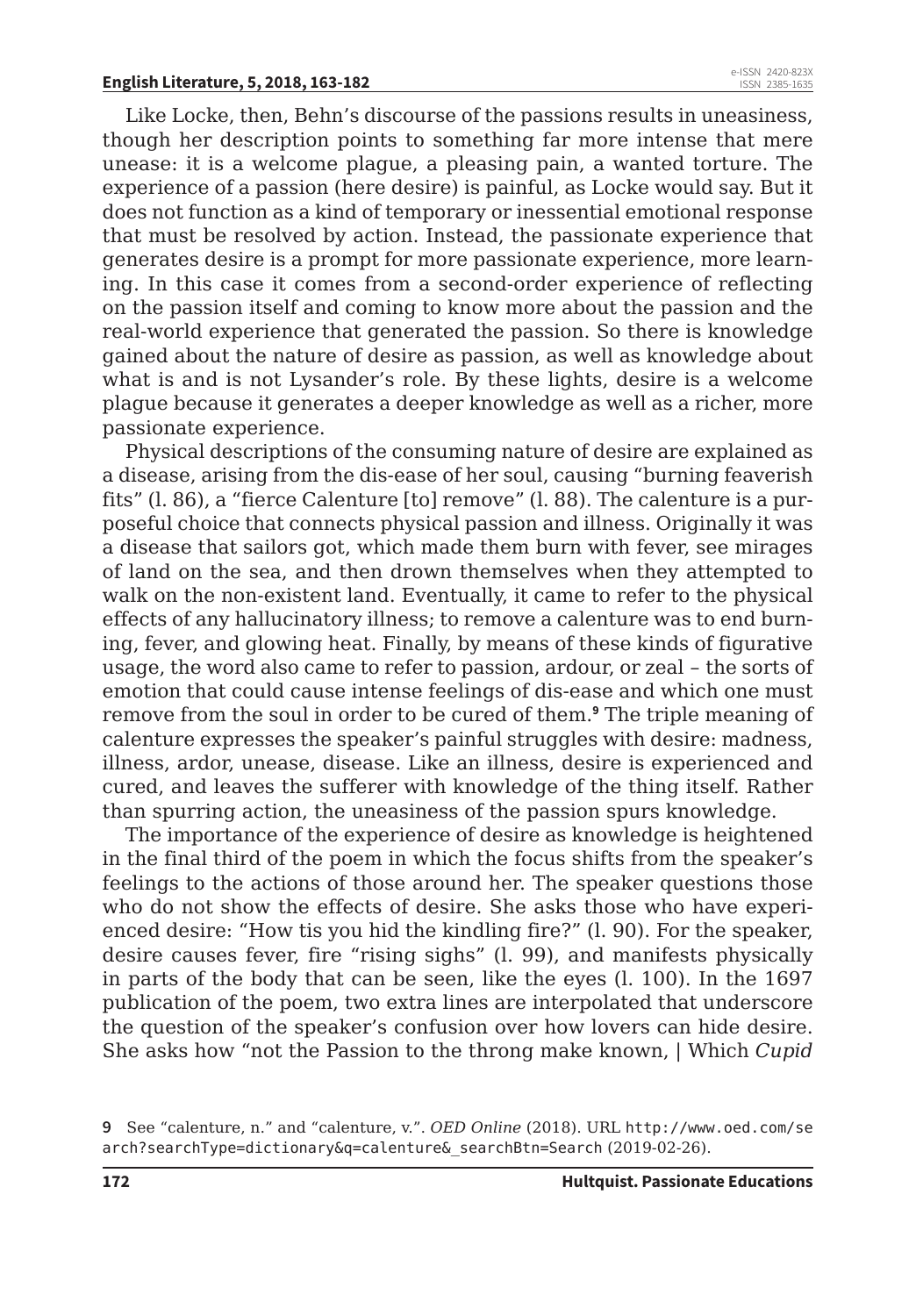in revenge has now confin'd to one" (Behn in Todd 1992, 472; italic in the original); in other words, how can those hit by desire hide it effectively? The speaker lights on what she sees as the only answer: one cannot prevent desire from manifesting physically – it must mean that those who do not display the feverish symptoms of desire have never had that disease in the first place. Those who claim to control the manifestation of desire in their bodies are liars:

Oh! wou'd you but confess the truth, It is not real virtue makes you nice: But when you do resist the pressing youth, 'Tis want of dear desire, to thaw the Virgin Ice. (ll. 91-4)

The modesty, the very virtue, of the women who will not bow to desire is false modesty: they do not bow because they have not actually known what it is to desire so intensely. Therefore their 'want' of, their lack of (and perhaps their craving for), desire makes them virtuous, not their heroic resistance. Their "virtu's but a cheat, | And Honour but a false disguise" (ll. 103-4). They can remain as cool as ice because they are not fired. They can remain virtuous and healthy because they have not been fully tempted by the illness of passion. In short, they have never had the uneasiness that desire requires to understand or know; thus, their actions are false. And their lack of passionate experience has limited their stock of knowledge and circumscribed the scope of their understanding. In short, they have not had the opportunity for a passionate education.

The speaker finishes the poem by praising experience. She better knows herself now that she has had practice with arbitrary, all-encompassing, pressing desire. She tells those unaffected by desire to

Deceive the foolish World– deceive it on, And veil your passions in your pride; But now I've found your feebles by my own, From me the needful fraud you cannot hide. (ll. 107-10)

Because the speaker has experienced desire, she knows what it is, what it can do, and that it cannot truly be hidden. Those who can "veil [their] passions in [their] pride" have a weakness, but their weakness is not that of succumbing to desire, but rather having had no experience of it in the first place – therefore acting a lie. Early in the poem, the speaker has fashioned herself as resistant to all forms of desire: money, rank, cleverness, beauty. She invokes this resistance in the last lines and acknowledges that her guard has come down, that Lysander has found the weakness of her sex, though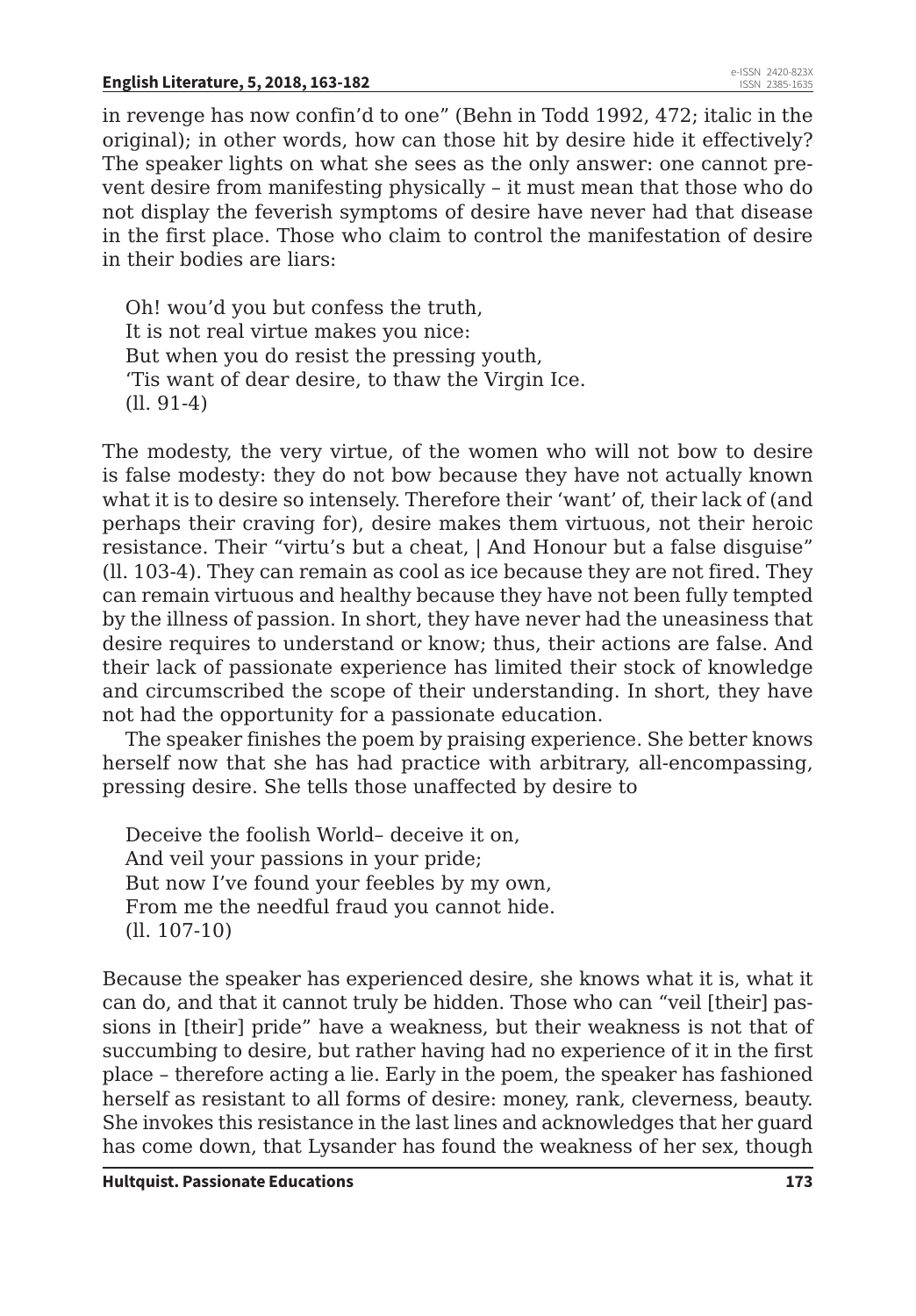the rest of the world is perplexed by her previous virtue. The mighty power of desire educates her through experience. The affective experience of a passion like desire creates a paradoxical knowledge, an uneasiness that provokes learning. The actions are false in those who are not educated in the passions. And the entire system of the passions is engaged in this discovery: the speaker's mind, heart, body, personal ideas, and public engagement.

Behn claims that to know a passion is to be educated. The experience, the acknowledgement, and the understanding of a passion is crucial: it creates knowledge about personal feelings and the feelings of others. This experience creates a clear path to knowing; it is a passionate education. Similarly, Austen underscores the passions' ability to create knowledge in *Mansfield Park*. Yet Austen argues that if passions are disregarded, that ignorance has the potential to create disastrous consequences. If Behn argues that those who deny their feelings are liars, Austen takes it a step further, and calls them adulterers.

#### **4 Austen and Passionate Unknowing:** *Mansfield Park* **(1815)**

We have no evidence that Austen read Locke directly, though she would have been familiar with his concepts through popular works, such as Samuel Johnson's Lockean gestures in *The History of Rasselas* (1759) or the *Idler*  (1758-1760), both of which are alluded to in *Mansfield Park* (see Halsey 2005; De Rose 1983). Likewise, there is no direct evidence that Austen read Behn, though the two are sometimes set together as links in a feminised genealogy of literature (Spencer 1986; Todd 2012). However, all three are connected in their understanding of how the passions give rise to knowledge, especially in terms of the experience of desire. As it is for Behn so it is for Austen: passionate experience is crucial to one's education. But while for Behn there is a pleasurable pain in the uneasiness of the passions, Austen demonstrates that once uneasiness is ascertained, if it is not properly grappled with, it can have disastrous effects. In both authors' work the importance of the passions is in knowing them; and both of them believe that the action that comes from not acknowledging that knowing is false action.

The scholarship on *Mansfield Park* is copious, but in terms of critical readings it grows out of three classic critical examinations: Marilyn Butler's, who argues for the theme of mis-education and thus the defunct morality of Mansfield Park's inhabitants; Claudia Johnson's, who reads the domestic space of the novel as political, especially in terms of gender's constitutive aspects of politics; and Edward Said's orientalist argument, which has in turn made Fanny a moral keeper of the Empire (Butler 1975; Johnson 1998, 95; Said 1993). Some aspects of the criticism have touched on Austen's relationship to Lockean empiricism and some on the passions.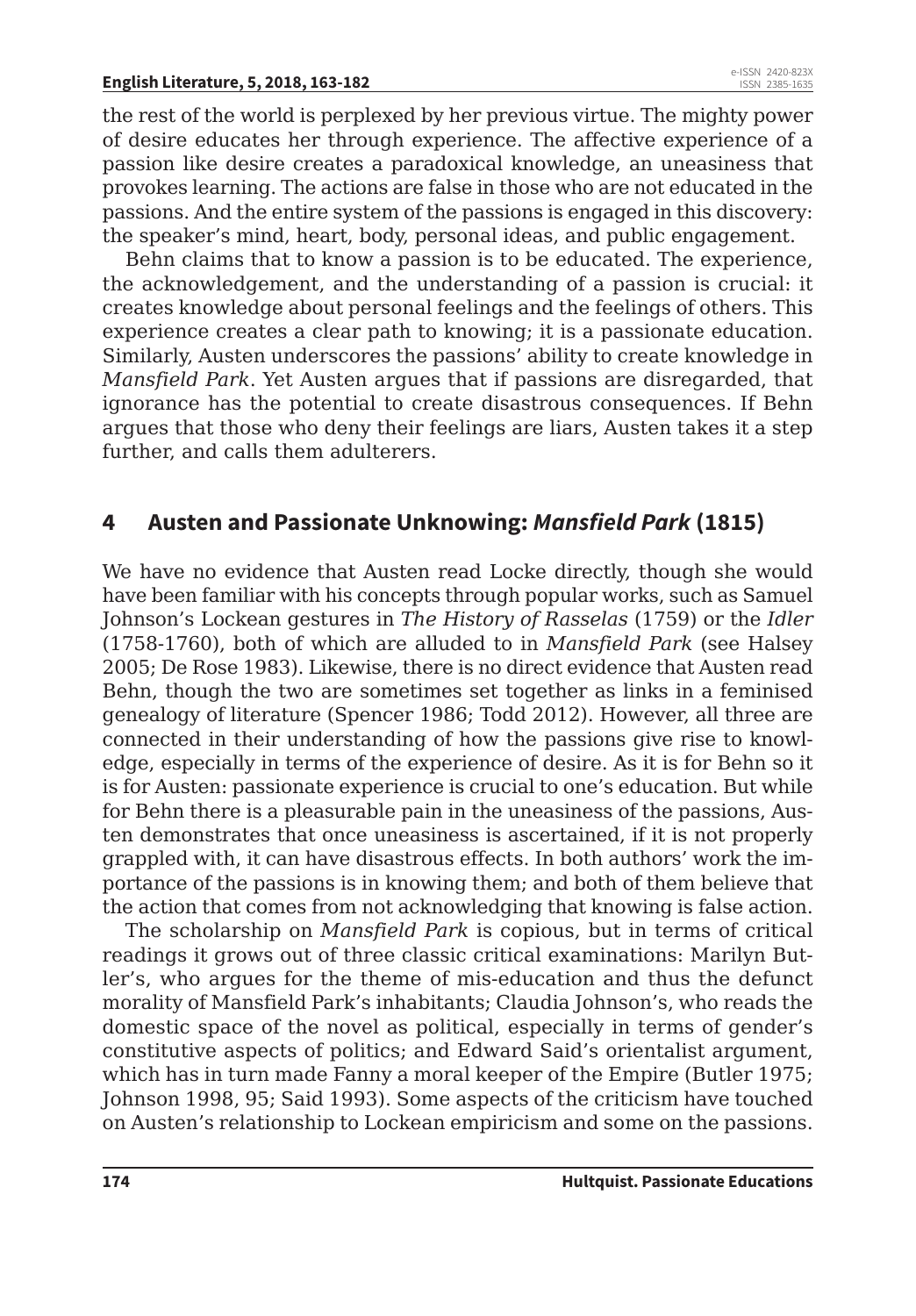Very few scholars have examined the Austen-Locke connection, especially in terms of the vocabulary of the passions. Those that echo the vocabulary of Locke do so through the concept of ideas or actions rather than the experience of passionate knowing. For instance, Peter L. De Rose (1983) argues that Austen was likely most familiar with Locke through Johnson's writing – while we cannot be sure she read the former, we know she read the latter. He claims that a close reading of Locke clarifies the notion of imagination in *Northanger Abbey*, that one cannot truly understand "imagination" until one understands the "direct experience of sensory reality" (Johnson's *Rasselas* quoted in De Rose 1983, 63). Only then can *Northanger Abbey* be properly understood as a parody of the dangerousness of imagination or a comedy of moral lessons. Claudia J. Martin (2008) argues that Austen makes more sense when compared directly to Locke than through the intermediary of Johnson. She makes use of Locke's term 'happiness' to articulate the significance of emotion in character development in the Chawton novels:

Locke, like Austen, is quick to distinguish between temporary or expedient pleasures and real happiness; […] those characters who achieve the happiness of a suitable marital union in Austen's novels follow a course of consideration, evaluation, and restraint as predicate to their making those morally correct choices that will further their pursuit–a plot that suggests Austen's familiarity with Locke's theoretical constructions regarding happiness.

Martin's connection between Austen's happily married characters and the Lockean concepts of consideration, evaluation, and restraint echo the vocabulary of Locke on ideas, rather than Locke on feeling. Neither scholar deals directly with Locke, Austen, and the passions.

Additionally, Austen is rarely associated with the passions. Until recently, the concepts for passion (as in Maria Bertram Rushworth's sexual desire for Henry Crawford) and the passions (an emotional system with which Austen and her readers were familiar) have been conflated in modern criticism.**<sup>10</sup>** This is intriguing as a number of the articles on *Mansfield Park* use feelings as a method of analysis, though rarely making them the centre of the conversation, or taking the historical viewpoint of the passions into consideration.**<sup>11</sup>**

**10** See for instance Grandi 2008; Sandock 1988; Raw, Dryden 2013. There are exceptions that use the term 'passions' in its eighteenth-century contexts, as for instance Nagle 2005.

**11** See for instance Judith Burden (2002), who reads the moral failings of the characters as evidence of the inherent irony in *Mansfield Park*. Similarly, a crucial part of Jacquelin M. Erwin's (1995) argument depends on the Ward sisters' ignorance of their emotions, but her analysis settles on the kinds of domestic space that lead to moral erosion rather than emotional ignorance.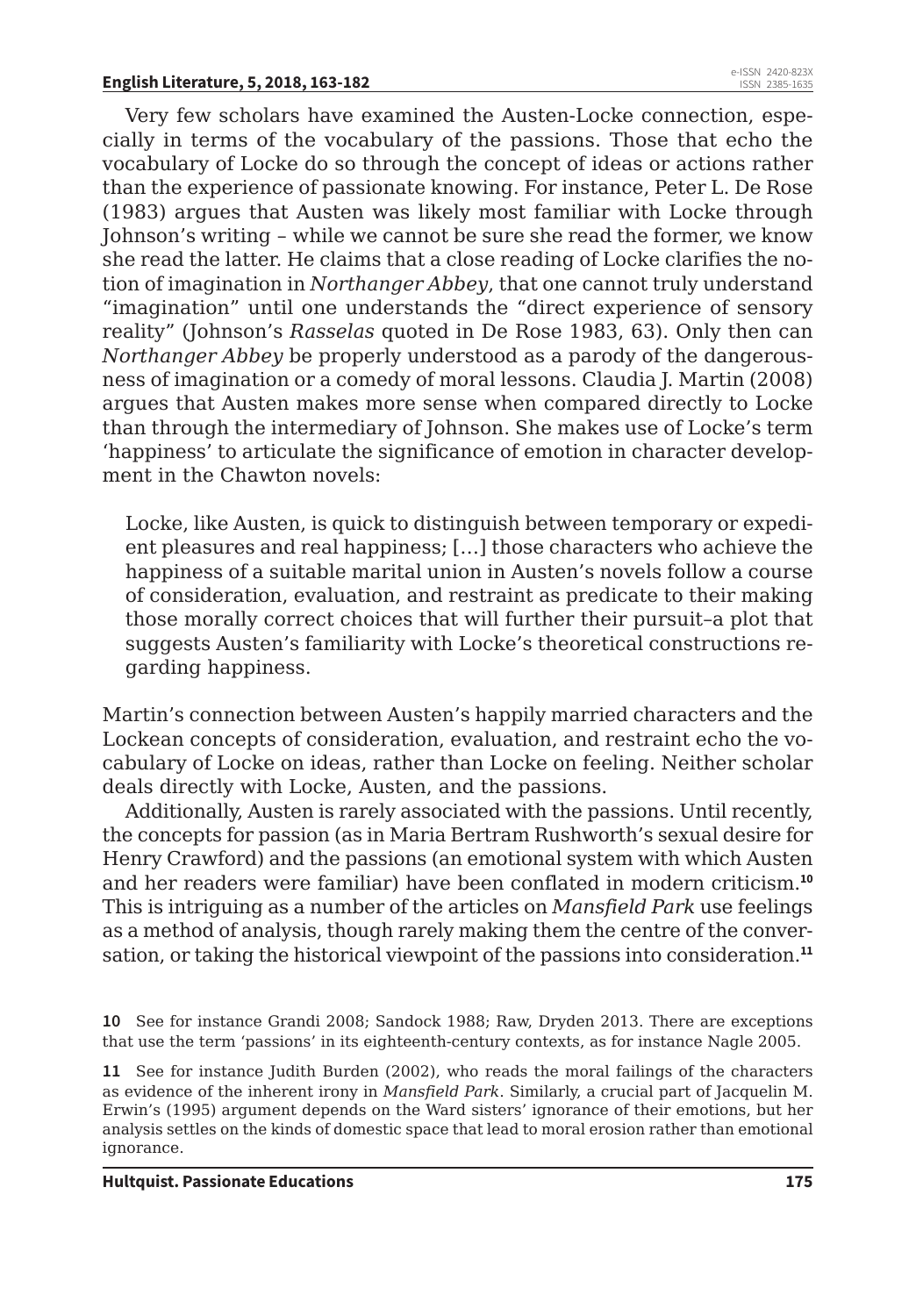Exceptions exist; both Summer J. Star and Stephanie M. Eddleman make eloquent arguments regarding Fanny's repressed anger (Star 2008; Eddleman 2008).**<sup>12</sup>** Nevertheless the discourse of emotions in Austen's critical reception is often limited to Fanny's sensibility and morality, the two most notable being Butler (1975), who reads Fanny's sentimentalism against Maria's self-indulgence, and Johnson (1998), who claims that *Mansfield Park* is in fact an ironic reading of the conservative ideas of Edmund Burke, of emotion, and women. Read through Locke's and Behn's importance of experience and uneasiness, Maria's passionate education is more at fault than her moral one. The actions she takes to marry Rushworth and elope with Crawford are poor choices because she fails to acknowledge her passionate knowing. Sir Thomas realises, much too late, that he has not understood his daughters' "inclinations and tempers" and blames himself for failing to provide "active principle" in their moral education (Austen 2003, 430); he never understands that he has neglected their passionate education as well.

Maria's falling in love with Henry Crawford offers an opportunity for both father and daughter to be educated through the uneasiness of their passions. Her feelings for Crawford when her father returns from Antigua are "in a good deal of agitation" (178), her uneasiness abounds. When Sir Thomas and Crawford first meet, "Maria saw with delight and agitation the introduction of the man she loved to her father. Her sensations were indefinable" (179). Maria's uneasiness about Crawford is set against her clearer feelings on the departure of her fiancé; she reflects that if Crawford will now speak up, he might "save [Mr. Rushworth] the trouble of ever coming back again" (178). For Crawford she is all agitated feeling; for Rushworth she is indifferent. The acuity of this uneasiness peaks when she finds Crawford will not speak, that "[h]e was going" despite "[t]he hand which had so pressed hers to his heart!" (179-80). Her pleasure in her recollection of her love for him and the realisation that his love will not be returned create an unease described by Austen as acute distress. Austen tells us that Maria's "spirit supported her, but the agony of her mind was severe" (180). Her conflicting passions – love for Crawford, disappointment in his not returning her love, and pride – create the agony of Lockean uneasiness rather than Behn's paradoxical pleasurable pain. As in Behn, uneasiness does not at first create action. She sits still as her passions become clear in their conflict, but "she had not long […] to bury the tumult of her feelings;" for "[h]e was gone", leaving her in a Lockean condition of uneasiness (180). The accrual of passionate experience should educate her to her feelings, but it does not.

Maria's uneasy passions are so strong that even the staid and stoic Sir Thomas picks up on them, although he too fails to learn – to know – about

**<sup>12</sup>** See also Trigg 2015 on the importance of emotional communication through facial expressions in all of Austen's novels.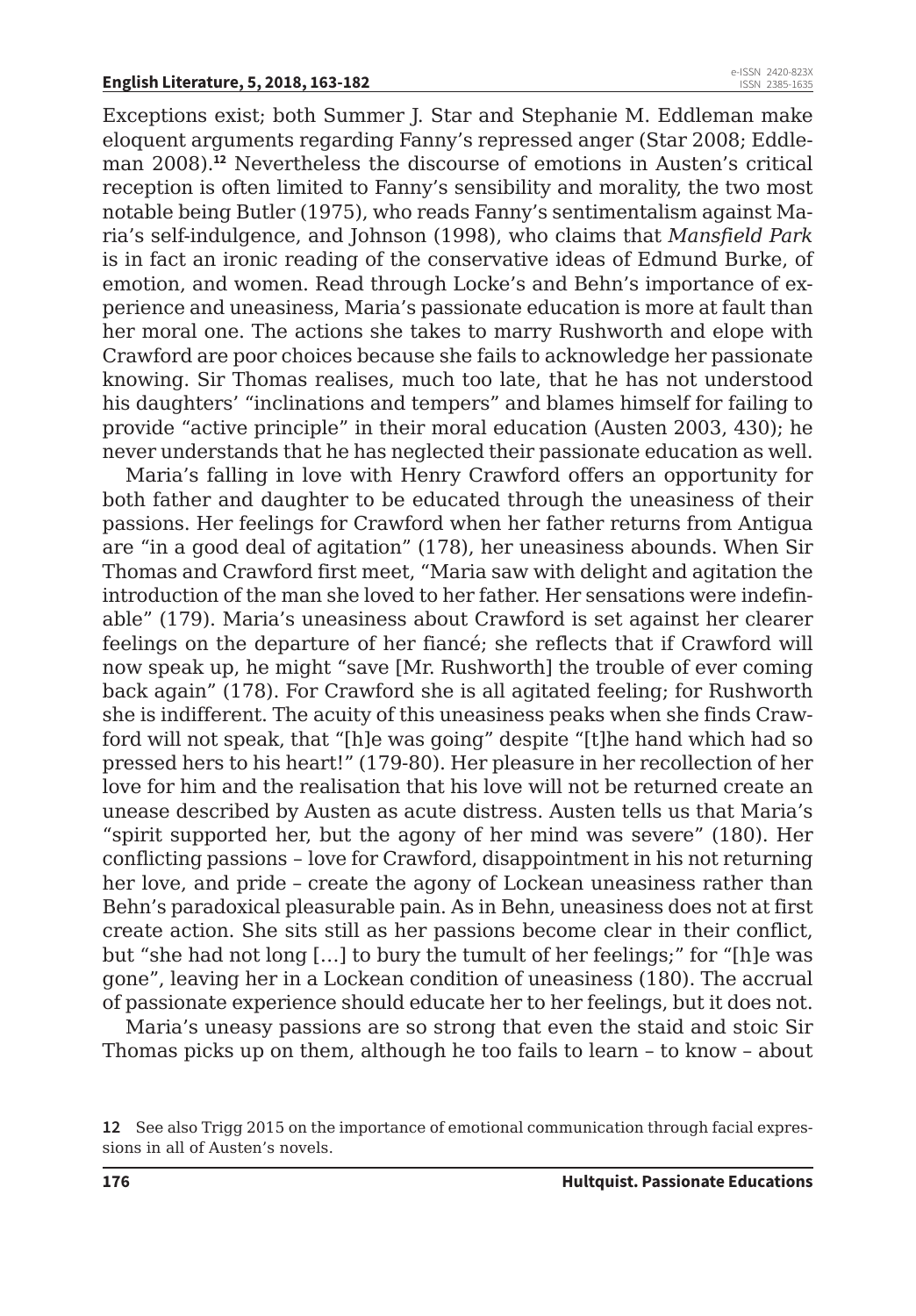the significance of her feelings. He recognises Maria's hostility towards Mr. Rushworth and "trie[s] to understand *her* feelings" (186; italic in the original). When he says he will act to release her from the engagement, "Maria ha[s] a moment's struggle as she listened, and only a moment's"; she is soon able to give her answer "immediately, decidedly, and with no apparent agitation" (186). She will marry Mr. Rushworth. This meeting results in her pledging "herself anew to Sotherton" (187). She realises that both her dislike for Mr. Rushworth and her disappointed feelings about Crawford's love must better be concealed – a conclusion that denies her (and Sir Thomas's) uneasiness and prevents the chance for emotional knowing. Austen implies that paying closer attention to their passionate uneasiness might have saved the family from the devastation of her eventual adultery:

Had Sir Thomas applied to his daughter within the first three or four days after Henry Crawford's leaving Mansfield, before her feelings were at all tranquillized, before she had given up every hope of him […] her answer might have been different. (187)

This "different" answer would have been based on her 'un-tranquillized' feelings for Crawford and provided the passionate experience that could lead to a better marriage choice – or no marriage at all. Austen uses dramatic irony to explain that Sir Thomas is "too glad to be satisfied perhaps", deciding that "[Maria's] feelings probably were not acute; he had never supposed them to be so" (186). Despite the uneasiness that prompts him to talk with her on this important decision, despite an uneasiness that should lead to right action, despite saying earlier in the scene that he will "act for her and release her" (186), Sir Thomas ignores his feelings and decides that Maria probably is not upset by hers – a dire misreading in the world of the novel. In the end, he acts by not acting to end a marriage he knows will be emotionally mismanaged.

According to Austen,

"[i]n all the important preparations of the mind [Maria] was complete; being prepared for matrimony by an hatred of home, restraint, and tranquillity; by the misery of disappointed affection and contempt of the man she was to marry. The rest might wait. (188)

Austen highlights the *emotional* aspects of Maria's miseducation, not the moral ones: "*hatred* of home", "*misery* of disappointed affection", "*contempt* of the man she is to marry" (188; emphasis added). In this reading, Maria's denying her passions is the destructive beginning of her doomed marriage. Crucially, Maria ignores the potential of self-knowledge because of her mismanagement of passionate experience. Sir Thomas misses an educational opportunity because he is blinded by his wish to expand the family's wealth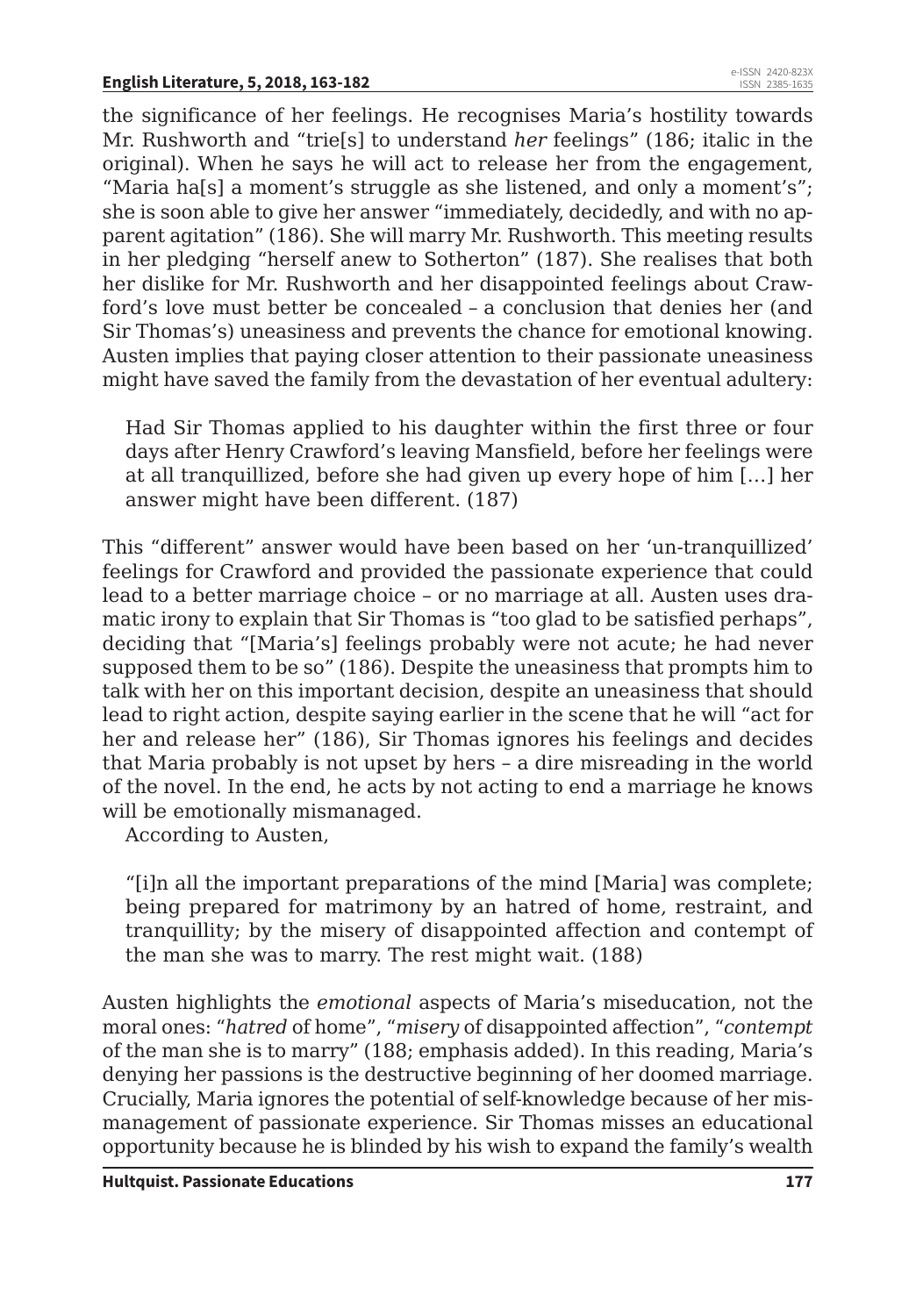and social status. Yet, had Maria considered her passions, acknowledged uneasiness, harmonised the resulting action with those passions, the tale must have ended differently, Austen implies. This episode is a strong example of how unacknowledged uneasiness causes problems. Maria feels the Lockean desire in her intense feelings for Crawford but, unlike Behn's speaker, does not learn from her uneasiness. Sir Thomas also feels Lockean unease but does not act on the feeling in a profitable way. Both characters do not do what they are supposed to do when desire arises; they neither act, nor learn.

Nearly all of the characters involved in the adultery are unable to be educated through their passions, especially Crawford's self-centred passions: pride, curiosity, and vanity. When Crawford again meets Maria and flirts with her – trying to make "Mrs. Rushworth, Maria Bertram again" (434) – he does not value the negative effects of indulging in uneasy passions. Austen specifically notes that had he been able to acknowledge his anger at Fanny, he "might have saved them both" (434). Crawford's inability to read both Fanny's and Maria's feelings places him and Maria in a condition of social danger that upsets both families. He is tripped up by his own vanity and "he had put himself in the power of feelings on [Maria's] side, more strong than he had supposed. – She loved him; there was no withdrawing attentions, avowedly dear to her" (434). His inability to properly understand strong emotion prevents passionate knowing, and he is compelled to commit adultery with Maria through emotional ignorance: "he [goes] off with her at last because he [can]not help it" (434-5). Crawford does not acknowledge Locke's uneasiness until he cannot save them both. Austen presumes to understand Crawford's unease after the fact: "vexation […] must rise sometimes to self-reproach, and regret to wretchedness". Yet his unease comes too late (435) – he misses his lesson and the resulting action is a product of not attending to the potential of passionate knowledge. Without the ability to recognise his own unease, or the unease that he creates in others, he loses respectability, friends, and Fanny, "the woman whom he had rationally, as well as passionately loved" (435).

Austen's narrator accords all of this disruption to a lack of a moral compass in Maria and Crawford. The latter's education is "ruined by early independence and bad domestic example" (433); his money and his uncle, who lives openly with his mistress, are the root of his lack of principle. However, the text also underscores that his ignorance of his own feelings, and the fact that he toys with the feelings of others, is also at fault. Throughout the novel Crawford is aloof and careless of others' emotions. When he arrives at Mansfield, early in the book, he decides to please the Miss Bertrams by "making them like him. He did not want them to die of love; but...he allowed himself great latitude on such points" (43). Careless at best and viciously selfish at worst, he misses the potential education he could get out of recognising his negative passions.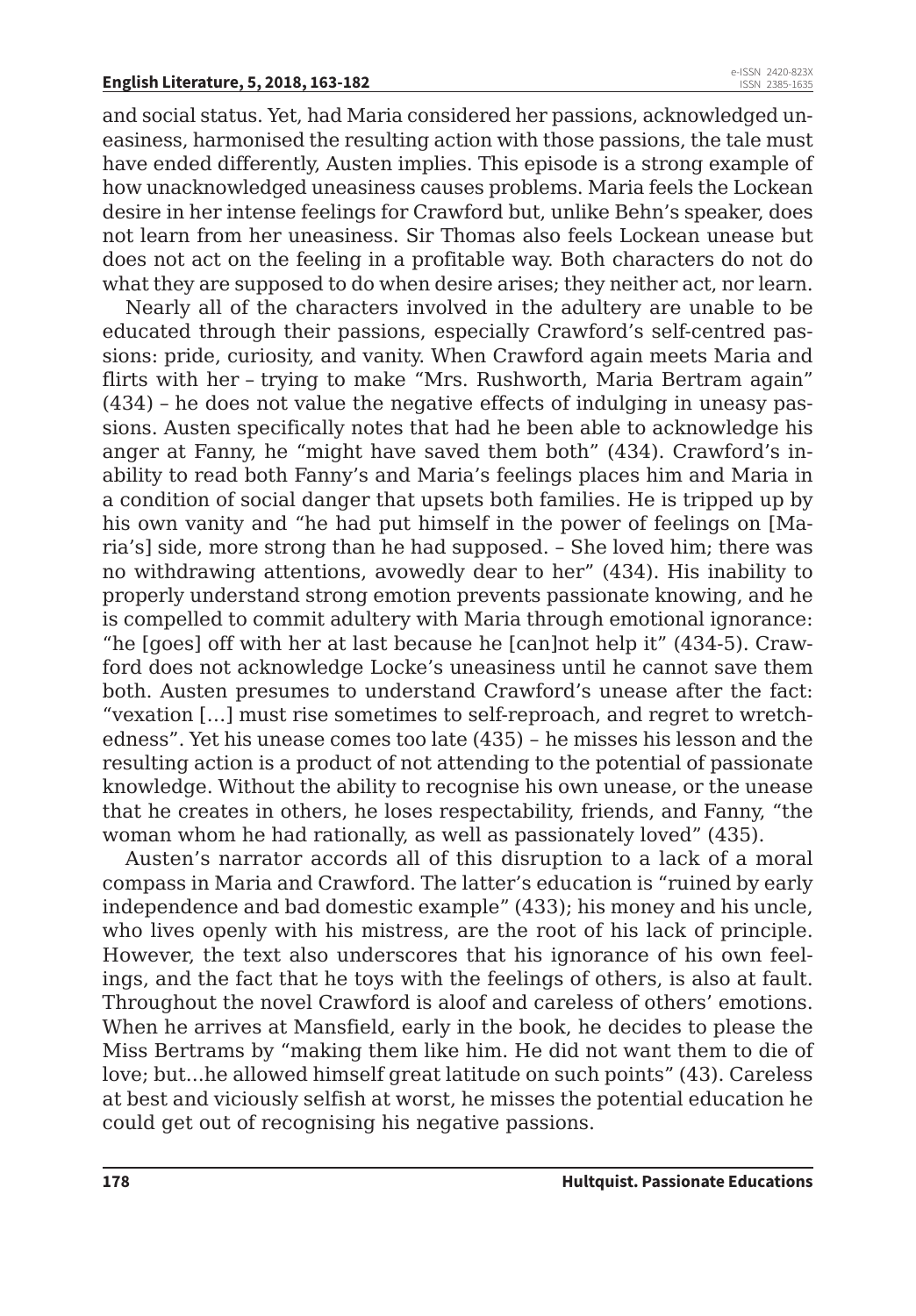Maria's moral compass, too, is faulted. Fixed in the mismanagement of her "anxious and expensive education" (430), effected by the opposing rationales of Sir Thomas and Mrs. Norris, her learning is defective. Sir Thomas certainly repines at his method of educating his daughter – her accrued knowledge has not had the moral effect he thought it would. Yet he misses the fact that he should have never allowed her to marry a man that she does not love. Underlying all of this is the fact that the passions – the conflicting feelings, the uneasiness inspired by love and pride – have not been fully experienced or understood by Maria, her father, and her lover. Maria Rushworth is not a victim of her immorality, but rather a poor student of her own emotional intelligence; she fails in her passionate education. The novel may therefore be as much a demonstration of the dangers of denying the passions as it is a triumph of morals.

### **5 Conclusion**

Locke argues that passionate uneasiness leads to action, and Behn and Austen sophisticatedly re-deploy Locke's uneasiness. Where Locke talks about passion as pleasure or pain, which then is a prompt to action, Behn and Austen argue that emotional knowing must come first and right action can only be taken if affective knowing is acknowledged. For the latter authors, the importance of emotional experience is not necessarily action, but learning. Behn's speaker is able to recognise that the uneasy experience of desire provides an education about her passions; she knows more than those who pretend to have desire. Austen's characters experience emotional sensations, have the potential to acknowledge the lessons of those passions but fail to know – or at least fail to act rightly on that passionate knowledge. The attendant misunderstanding manifests itself in chaos rather than equilibrium. Such characters, while often read as passionately impetuous and morally corrupt, are also ignorant of what their passions can teach. Their passionate education is as much at fault as their moral one. The affective experience of Behn's speaker and Austen's characters provide them with knowledge and recognition. But while "On Desire" demonstrates the possible success of passionate education, *Mansfield Park* demonstrates its failure. I began this article with Furtak's statement that affective experience provides a knowledge only available through our emotions. This twenty-first century statement is possible because it is at the receiving end of 300 years of literary exploration of the passions. Locke, Behn, and Austen all demonstrate that we need passions to know. All three describe the necessity of a passionate education.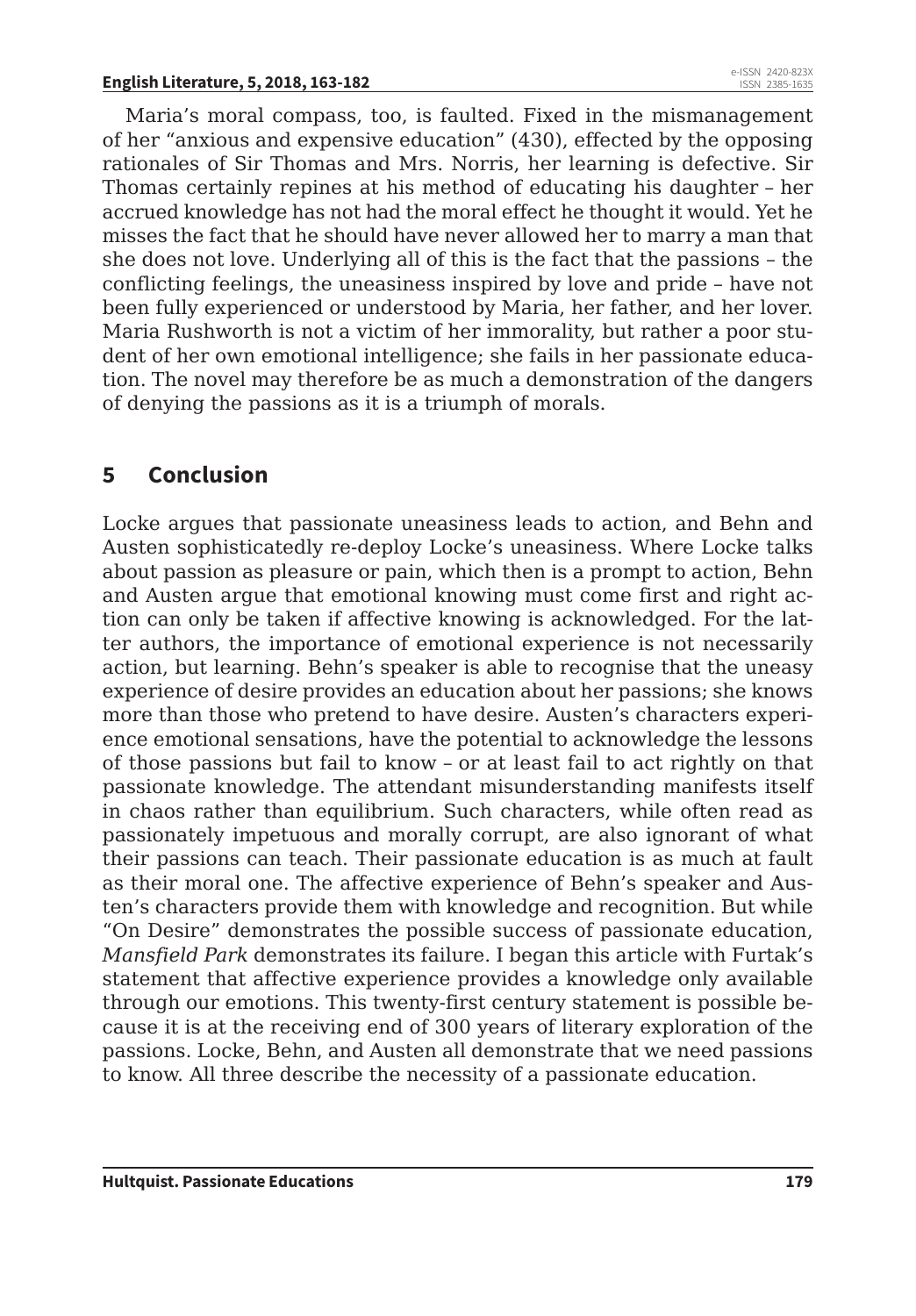#### **Bibliography**

- Armstrong, Nancy; Tennenhouse, Leonard (2006). "A Mind for Passion: Locke and Hutcheson on Desire". Kahn, Victoria; Saccamano, Neil; Coli, Daniela (eds), *Politics and the Passions, 1500-1850*. Princeton (NJ): Princeton University Press, 131-50. DOI https://doi. org/10.1515/9781400827152.131.
- Austen, Jane [1814] (2003). *Mansfield Park*. Edited by Kathryn Sutherland. New York: Penguin.
- Behn, Aphra [1689] (1992). "On Desire: A Pindarick". Todd, Janet (ed.), *Poetry*. Vol. 2 of *The Works of Aphra Behn*. Columbus: Ohio State University Press, 281-4. DOI https://doi.org/10.1093/oseo/instance.00212585.
- Burden, Judith (2002). "*Mansfield Park* and the Question of Irony". *Persuasions: Journal of the Jane Austen Society of North America*, 23, 197-204.
- Butler, Marilyn (1975). *Jane Austen and the War of Ideas*. Oxford: Clarendon. DOI https://doi.org/10.1093/acprof:oso/9780198129684.003.0001.
- Congreve, William (1706). *A Discourse on the Pindarique Ode in Lyriktheorie*. URL https://www.uni-due.de/lyriktheorie/texte/1706\_congreve.html (2019-02-26).
- De Rose, Peter L. (1983). "Imagination in *Northanger Abbey*". *University of Mississippi Studies in English*, 4, 62-76.
- Drury, Joseph (2008-09). "Haywood's Thinking Machines". *Eighteenth-Century Fiction*, 21(2), 201-28. DOI https://doi.org/10.3138/ecf.21.2.201.
- Eddleman, Stephanie M. (2008). "'If our Right Hand Offends You…': Anger and the Principle of Moral Regeneration in *Mansfield Park*". *Persuasions: The Jane Austen Journal On-Line*, 29. URL https://login. ezproxy.stockton.edu/login?URL=http://search.ebscohost.com. ezproxy.stockton.edu/login.aspx?direct=true&db=mzh&AN=2009581 035&site=ehost-live (2019-02-26).
- Elster, Jon (1999). *Alchemies of the Mind: Rationality and the Emotions*. Cambridge: Cambridge University Press. DOI https://doi.org/10.1017/ cbo9781139173308.
- Erwin, Jacqueline M. (1995). "Lady Bertram, Mrs. Norris and Mrs. Price: Place and Identity on *Mansfield Park*". *Persuasions: Journal of the Jane Austen Society of North America*, 17, 144-51.
- Furtak, Rick Anthony (2018). *Knowing Emotions: Truthfulness and Recognition in Affective Experience*. Oxford: Oxford University Press. DOI https://doi.org/10.1093/oso/9780190492045.001.0001.
- Gardiner, Judith Kegan (1993). "Liberty, Equality, Fraternity: Utopian Longings in Behn's Lyric Poetry". Hutner, Heidi (ed.), *Rereading Aphra Behn*. Charlottesville (VA): University Press of Virginia, 273-300.
- Grandi, Roberta (2008). "The Passion Translated: Literary and Cinematic Rhetoric in Pride and Prejudice (2005)". *Literature/Film Quarterly*, 36(1), 45-51.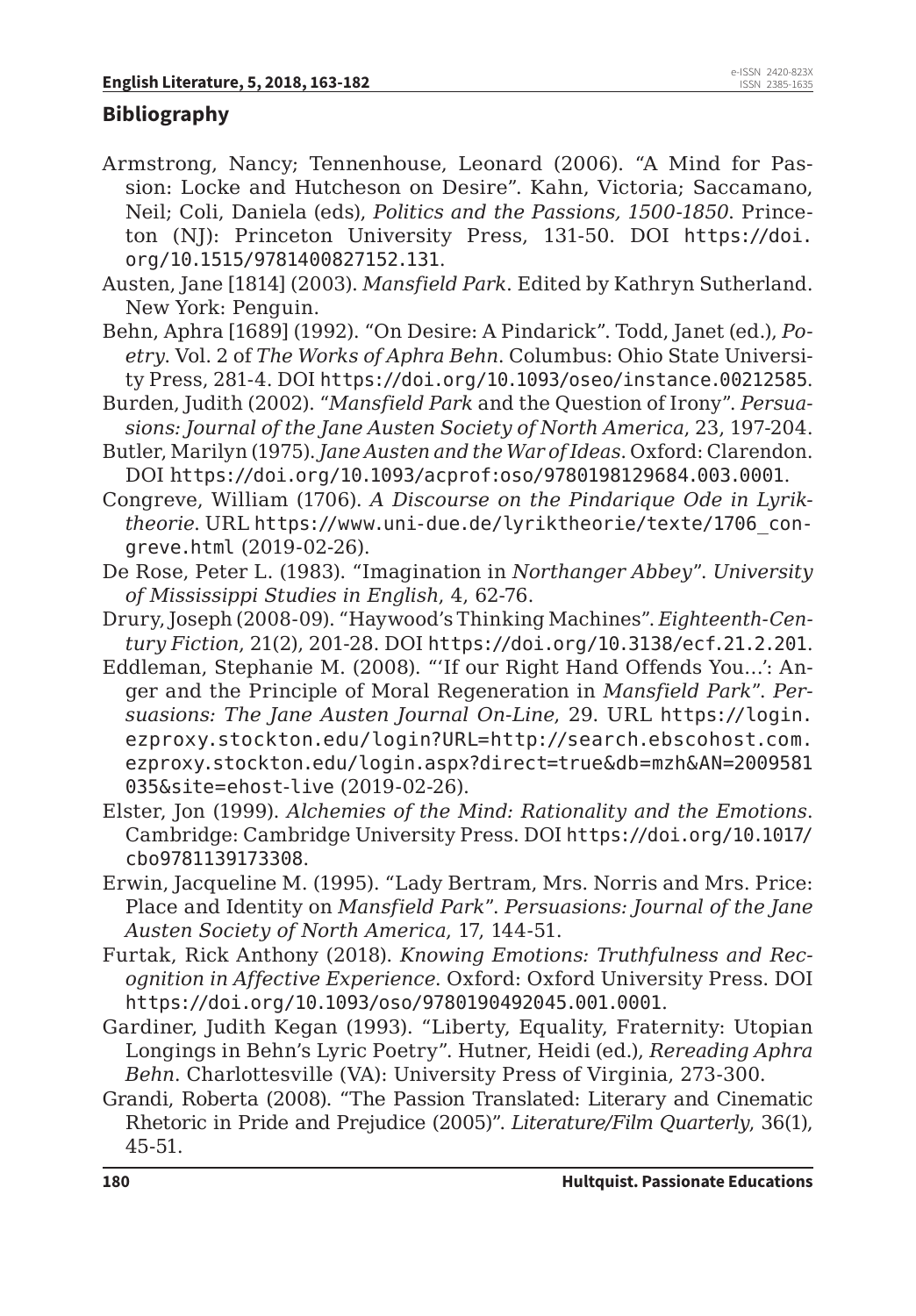- Gross, Daniel M. (2006). *The Secret History of Emotion: From Aristotle's "Rhetoric" to Modern Brain Science.* Chicago: University of Chicago Press. DOI https://doi.org/10.7208/chicago/9780226309934.001.0001.
- Halsey, Katie (2005). "Spectral Texts in *Mansfield Park*". Batchelor, Jennie; Kaplan, Cora (eds), *British Women's Writing in the Long Eighteenth Century: Authorship, Politics, and History*. Basingstoke: Palgrave Macmillan, 48-61. DOI https://doi.org/10.1057/9780230595972\_4.
- James, Susan (1997). *Passion and Action: The Emotions in Seventeenth-Century Philosophy*. Oxford: Oxford University Press. DOI https://doi. org/10.1093/0198250134.001.0001.
- Johnson, Claudia L. (1988). *Jane Austen: Women Politics and the Novel*. Chicago: University of Chicago Press.
- Kramnick, Jonathan (2010). *Actions and Objects from Hobbes to Richardson*. Stanford (CA): Stanford University Press.
- Loar, Christopher F. (2015). "Exclusion and Desecration: Aphra Behn, Liberalism, and Pindaric Ode". *Restoration: Studies in English Literary Culture, 1660-1700*, 39(1-2), 125-36. DOI https://doi.org/10.1353/ rst.2015.0001.
- Locke, John [1689] (1824). *An Essay Concerning Human Understanding*. Vol. 1 of *The Works of John Locke in Nine Volumes*. London: Rivington. URL http://oll.libertyfund.org/titles/761 (2019-02-26).
- Markley, Robert; Rothenberg, Molly (1993). "Contestations of Nature: Aphra Behn's 'The Golden Age' and the Sexualizing of Politics". Hutner, Heide (ed.), *Rereading Aphra Behn*. Charlottesville (VA): University Press of Virginia, 301-21.
- Martin, Claudia J. (2008). "Austen's Assimilation of Lockean Ideals: The Appeal of Pursuing Happiness". *Persuasions: Austen Journal Online*, 28. URL https://login.ezproxy.stockton.edu/login?URL=http://search. ebscohost.com.ezproxy.stockton.edu/login.aspx?direct=true&db=mz h&AN=2008581104&site=ehost-live (2019-02-26).
- Munns, Jessica (2006). "Pastoral and Lyric: Astrea in Arcadia". Hughes, Derek; Todd, Janet (eds), *The Cambridge Companion to Aphra Behn*. Cambridge: Cambridge University Press, 46-67. DOI https://doi. org/10.1017/ccol0521820197.013.
- Nagle, Christopher (2005). "The Epistolary Passions of Sympathy: Feeling Letters in Persuasion and Burney's *The Wanderer*". *Persuasions: The Jane Austen Journal*, 27, 88-98.
- Raw, Laurence; Dryden, Robert G. (2013). *Global Jane Austen: Pleasure, Passion, and Possessiveness in the Jane Austen Community*. Basingstoke: Palgrave Macmillian. DOI https://doi.org/10.1057/9781137270764.
- Revard, Stella P. (1997). "Katherine Phillips, Aphra Behn, and the Female Pindaric". Summers, Claude J.; Pebworth, Ted-Larry (eds), *Representing Women in Renaissance England*. Columbia (MO): University of Missouri Press, 27-41.